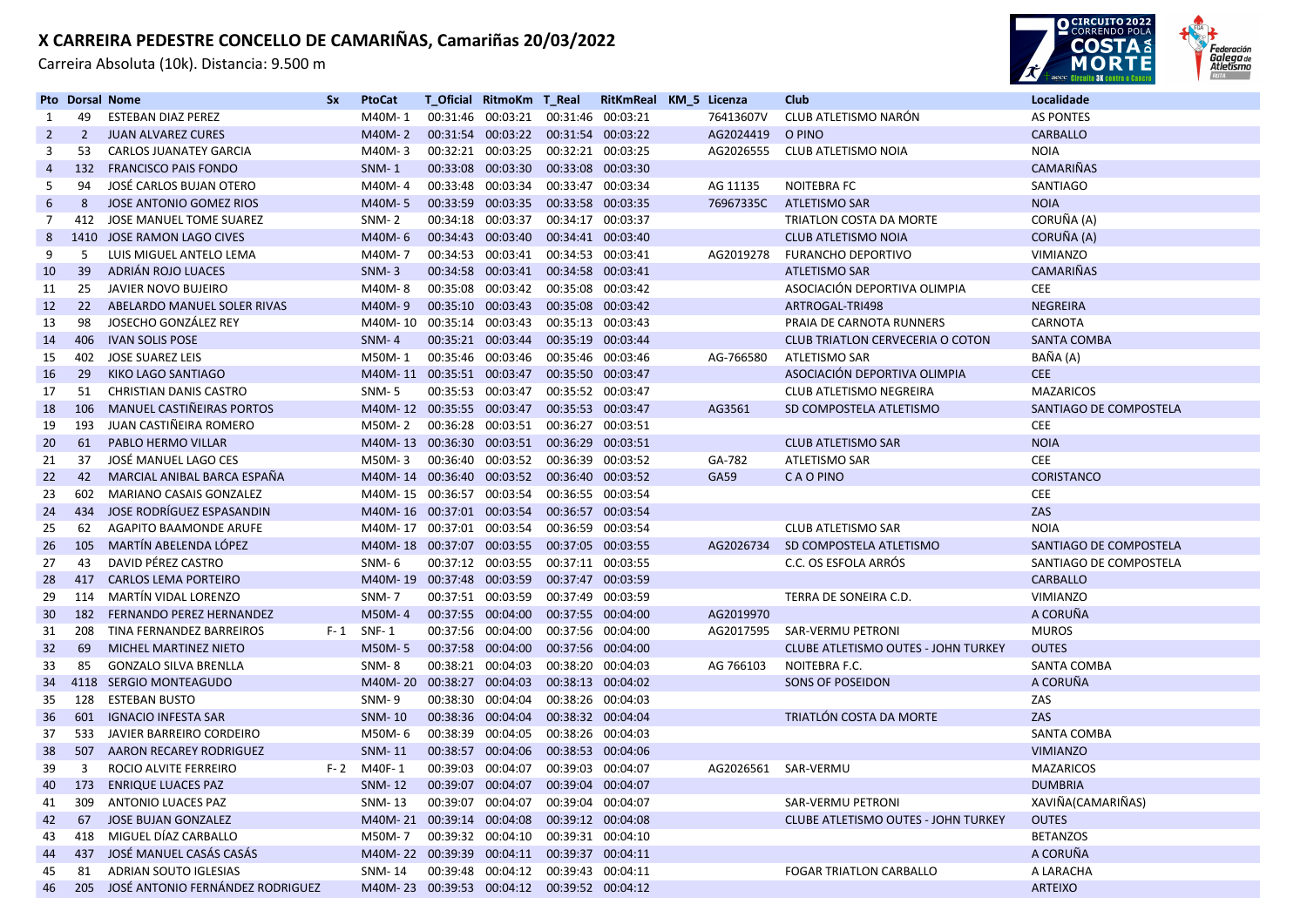| 47 | 21  | SILVIA GARCIA LORENZO            | F-3     | SNF-2                                       |                   | 00:39:55 00:04:13                   | 00:39:55 00:04:13 |           | ARTROGAL-TRI498                            | <b>NOIA</b>            |
|----|-----|----------------------------------|---------|---------------------------------------------|-------------------|-------------------------------------|-------------------|-----------|--------------------------------------------|------------------------|
| 48 | 20  | <b>ROGER SUAREZ DOSIL</b>        |         | M40M-24                                     | 00:39:56 00:04:13 |                                     | 00:39:51 00:04:12 |           | ARTROGAL-TRI498                            | <b>NOIA</b>            |
| 49 | 115 | <b>MARTIN REGO POSE</b>          |         | SNM-15                                      |                   | 00:40:00 00:04:13                   | 00:39:58 00:04:13 |           | TRIATLÓN COSTA DA MORTE                    | <b>VIMIANZO</b>        |
| 50 | 201 | <b>BERNABÉ GRILLE OTERO</b>      |         | <b>SNM-16</b>                               |                   | 00:40:03 00:04:13 00:39:50 00:04:12 |                   |           |                                            | <b>SANTA COMBA</b>     |
| 51 | 164 | JOSE MANUEL RODRIGUEZ TAJES      |         | M50M-8                                      | 00:40:04 00:04:13 |                                     | 00:40:04 00:04:13 |           |                                            | CAMARIÑAS              |
| 52 | 40  | <b>IVAN ROMERO LEMA</b>          |         | <b>SNM-17</b>                               |                   | 00:40:10 00:04:14                   | 00:40:07 00:04:14 |           | <b>BAIORUNNERS</b>                         | <b>VIMIANZO</b>        |
| 53 | 4   | TERESA CASTRO VILLAVERDE         | F-4     | M50F-1                                      |                   | 00:40:11 00:04:14 00:40:11 00:04:14 |                   |           | <b>CLUB ATLETISMO NOIA</b>                 | <b>VIMIANZO</b>        |
| 54 | 110 | FÉLIX ROGET PÉREZ                |         | M40M-25                                     | 00:40:34 00:04:17 |                                     | 00:40:16 00:04:15 |           | TERRA DE SONEIRA C.D.                      | <b>VIMIANZO</b>        |
| 55 | 134 | MIGUEL BLANCO TRABA              |         | SNM-18                                      | 00:40:41 00:04:17 |                                     | 00:40:37 00:04:17 |           |                                            | <b>VIMIANZO</b>        |
| 56 | 531 | <b>ÁLVARO DOSIL</b>              |         | M40M-26 00:40:49 00:04:18 00:40:47 00:04:18 |                   |                                     |                   |           | <b>CLUBE ATLETISMO OUTES - JOHN TURKEY</b> | <b>OUTES</b>           |
| 57 | 195 | JULIO ROMERO VÁZQUEZ             |         | M40M-27 00:41:11 00:04:21 00:40:58 00:04:19 |                   |                                     |                   | MONTAÑA   |                                            | LAXE                   |
| 58 | 175 | ALFONSO GARCÍA BELLO             |         | M50M-9                                      |                   | 00:41:12 00:04:21 00:41:12 00:04:21 |                   |           |                                            | <b>CAMBRE</b>          |
| 59 | 50  | JESÚS COUSO GARCIA               |         | M40M-28 00:41:26 00:04:22 00:41:20 00:04:22 |                   |                                     |                   | AG2496    | CLUB ATLETISMO NEGREIRA                    | NEGREIRA               |
| 60 | 84  | DIONISIO FABIÁN GONZÁLEZ         |         | M50M-10 00:41:32 00:04:23                   |                   |                                     | 00:41:31 00:04:23 |           | <b>NINGUNO</b>                             | <b>CEE</b>             |
| 61 | 109 | IVÁN LOPEZ ROMERO                |         | SNM-19                                      | 00:41:32 00:04:23 |                                     | 00:41:29 00:04:22 |           | TABEIRÓN DEPORTIVO                         | ZAS                    |
| 62 | 143 | ALEJANDRO JOSÉ CASTRO ROMÁN      |         | M40M-29 00:41:41 00:04:24 00:41:38 00:04:23 |                   |                                     |                   |           |                                            | A CORUÑA               |
| 63 | 36  | JUAN JESÚS TAJES MAYO            |         | M50M-11 00:41:47 00:04:24 00:41:39 00:04:23 |                   |                                     |                   |           | AG-2019296 ATLETISMO FONTES DO SAR         | <b>ESTEIRO</b>         |
| 64 | 171 | SANTIAGO ÁLVAREZ LODEIRO         |         | M50M-12 00:41:49 00:04:25                   |                   |                                     | 00:41:48 00:04:24 |           |                                            | SANTIAGO DE COMPOSTELA |
| 65 | 528 | JOSE ANTONIO CARNEIRO GARCIA     |         | M40M-30 00:42:03 00:04:26                   |                   |                                     | 00:42:00 00:04:26 |           | <b>CD RUNNERS AMIO</b>                     | SANTIAGO DE COMPOSTELA |
| 66 | 18  | MONSE SOLIS CAAMAÑO              | $F - 5$ | $SNF-3$                                     | 00:42:08          | 00:04:27                            | 00:42:05 00:04:26 |           | AD MONTEBRONDO                             | <b>ZAS</b>             |
| 67 | 521 | JORGE ROMERO RIVERA              |         | <b>SNM-20</b>                               | 00:42:15 00:04:27 |                                     | 00:42:12 00:04:27 |           |                                            | SANTIAGO DE COMPOSTELA |
| 68 | 161 | ALFONSO CANOSA BLANCO            |         | M50M-13 00:42:24 00:04:28                   |                   |                                     | 00:42:24 00:04:28 |           |                                            | CEE (A CORUÑA)         |
| 69 | 501 | <b>MARCOS PEREZ LOURIDO</b>      |         | M40M-31 00:42:31 00:04:29                   |                   |                                     | 00:42:26 00:04:28 |           | CLUB ATLETISMO NEGREIRA                    | <b>NEGREIRA</b>        |
| 70 | 144 | ANTONIO BARREIRO CORDEIRO        |         | M50M-14 00:42:35 00:04:29                   |                   |                                     | 00:42:20 00:04:28 |           |                                            | A BAÑA                 |
| 71 | 54  | <b>MARTINA TASENDE ANDRADE</b>   |         | F-6 M40F-2                                  |                   | 00:42:56 00:04:32 00:42:55 00:04:32 |                   |           | CLUB ATLETISMO O PINO                      | CARBALLO               |
| 72 | 157 | <b>MANUEL CALO CANOSA</b>        |         | M40M-32 00:43:03 00:04:32 00:42:59 00:04:32 |                   |                                     |                   |           |                                            | <b>CEE</b>             |
| 73 | 120 | LUIS TAJES CANOSA                |         | M40M-33 00:43:12 00:04:33                   |                   |                                     | 00:42:43 00:04:30 |           |                                            | CAMARIÑAS              |
| 74 | 190 | ALEJANDRO LAMAS PÉREZ            |         | M40M-34 00:43:18 00:04:34 00:43:15 00:04:34 |                   |                                     |                   |           |                                            | <b>CORCUBIÓN</b>       |
| 75 | 48  | <b>JORGE COSTOYA DOSIL</b>       |         | M40M-35 00:43:19 00:04:34                   |                   |                                     | 00:43:14 00:04:33 |           | CLUB ATLETISMO LOUSAME                     | <b>NOIA</b>            |
| 76 | 102 | <b>ELENA MIGUENS OTERO</b>       | $F - 7$ | M50F-2                                      |                   | 00:43:26 00:04:35                   | 00:43:25 00:04:35 | AG-766075 | <b>SAR-VERMU PETRONI</b>                   | <b>PADRON</b>          |
| 77 | 316 | JESÚS ROMAR SONEIRA              |         | M40M-36 00:43:29 00:04:35 00:43:08 00:04:33 |                   |                                     |                   |           |                                            | LAXE                   |
| 78 | 530 | ESTEBAN LADO CASTIÑEIRA          |         | <b>SNM-21</b>                               |                   | 00:43:30 00:04:35 00:43:26 00:04:35 |                   |           |                                            | <b>PADERNE</b>         |
| 79 | 58  | MARCOS ANTONIO BLANCO FIGUEIRIDO |         | M50M-15                                     | 00:43:35 00:04:36 |                                     | 00:43:27 00:04:35 | AG9519    | <b>CLUB ATLETISMO OUTES</b>                | <b>SERRA DE OUTES</b>  |
| 80 |     | 1239 CARLOS TAJES                |         | <b>SNM-22</b>                               |                   | 00:43:37 00:04:36 00:43:28 00:04:35 |                   |           |                                            | LA CORUÑA              |
| 81 | 100 | LAURA FELÍPEZ RODRÍGUEZ          | F-8     | M40F-3                                      |                   | 00:43:39 00:04:36 00:43:38 00:04:36 |                   |           | <b>RUNNING ARTEIXO</b>                     | CORUÑA                 |
| 82 | 326 | <b>JOSE MARTINEZ DOPAZO</b>      |         | M40M-37                                     | 00:43:39 00:04:36 |                                     | 00:43:39 00:04:36 |           |                                            | PONTE DO PORTO         |
| 83 | 74  | MARCELINO RIVAS POMBO            |         | M40M-38 00:43:48 00:04:37                   |                   |                                     | 00:43:39 00:04:36 | AG2014918 | CORREXALLAS                                | SANTIAGO               |
| 84 | 438 | JOSE ANTONIO BERMUDEZ TURNES     |         | M50M-16 00:43:54 00:04:38 00:43:52 00:04:38 |                   |                                     |                   |           | <b>NOITEBRA FC</b>                         | SANTIAGO DE COMPOSTELA |
| 85 |     | 4119 ALEJANDRO ORGEIRA MARTÍNEZ  |         | SNM-23                                      |                   | 00:43:57 00:04:38 00:43:45 00:04:37 |                   |           |                                            | ABEGONDO               |
| 86 | 187 | MANUEL GONZÁLEZ FRANCO           |         | M40M-39 00:44:05 00:04:39 00:43:54 00:04:38 |                   |                                     |                   |           |                                            | <b>ARTEIXO</b>         |
| 87 | 55  | RAMÓN BARREIRO CERNADAS          |         | M50M-17 00:44:16 00:04:40 00:44:09 00:04:39 |                   |                                     |                   |           | CLUB ATLETISMO OUTES                       | OUTES                  |
| 88 | 179 | JOSE DOMINGUEZ BUITURON          |         | M50M-18 00:44:29 00:04:41 00:44:18 00:04:40 |                   |                                     |                   |           |                                            | <b>CORCUBIÓN</b>       |
| 89 | 63  | JORGE MANUEL BOUZAS TOME         |         | SNM-24                                      |                   | 00:44:53 00:04:44 00:44:51 00:04:44 |                   |           | CLUB CICLISTA REVOLTAS                     | NEGREIRA               |
| 90 |     | 111 CRISTIAN LEMA MARTINEZ       |         | <b>SNM-25</b>                               |                   | 00:45:00 00:04:45 00:45:00 00:04:45 |                   |           | TERRA DE SONEIRA C.D.                      | <b>VIMIANZO</b>        |
| 91 | 92  | JOSE ANTONIO GIL BREA            |         | M50M-19 00:45:12 00:04:46 00:45:07 00:04:45 |                   |                                     |                   |           | AG2028157 NOITEBRA FC                      | SANTIAGO DE COMPOSTELA |
| 92 | 159 | MANUEL ANGEL QUINTANS VARELA     |         | M40M-40 00:45:13 00:04:46 00:44:54 00:04:44 |                   |                                     |                   |           |                                            | SANTIAGO DE COMPOSTELA |
| 93 | 86  | DAVID ESCALANTE PÉREZ            |         | SNM-26                                      |                   | 00:45:14 00:04:46 00:45:08 00:04:46 |                   |           | AG-2028310 NOITEBRA FC                     | A CORUÑA               |
| 94 | 82  | SANTIAGO FERNANDEZ RIAL          |         | M40M-41                                     |                   | 00:45:18 00:04:47 00:45:03 00:04:45 |                   |           | <b>MARISCOS RECIO</b>                      | <b>SANTIAGO</b>        |
| 95 | 307 | MELANIE GUILLEN SOLER            |         | $F-9$ SNF-4                                 |                   | 00:45:19 00:04:47                   | 00:45:18 00:04:47 |           | <b>CLUB NOITEBRA</b>                       | SANTIAGO DE COMPOSTELA |
| 96 | 95  | NATALIA LORENZO PÉREZ            |         | F-10 M40F-4                                 |                   | 00:45:19 00:04:47 00:45:19 00:04:47 |                   |           | <b>NOITEBRA FC</b>                         | SANTIAGO DE COMPOSTELA |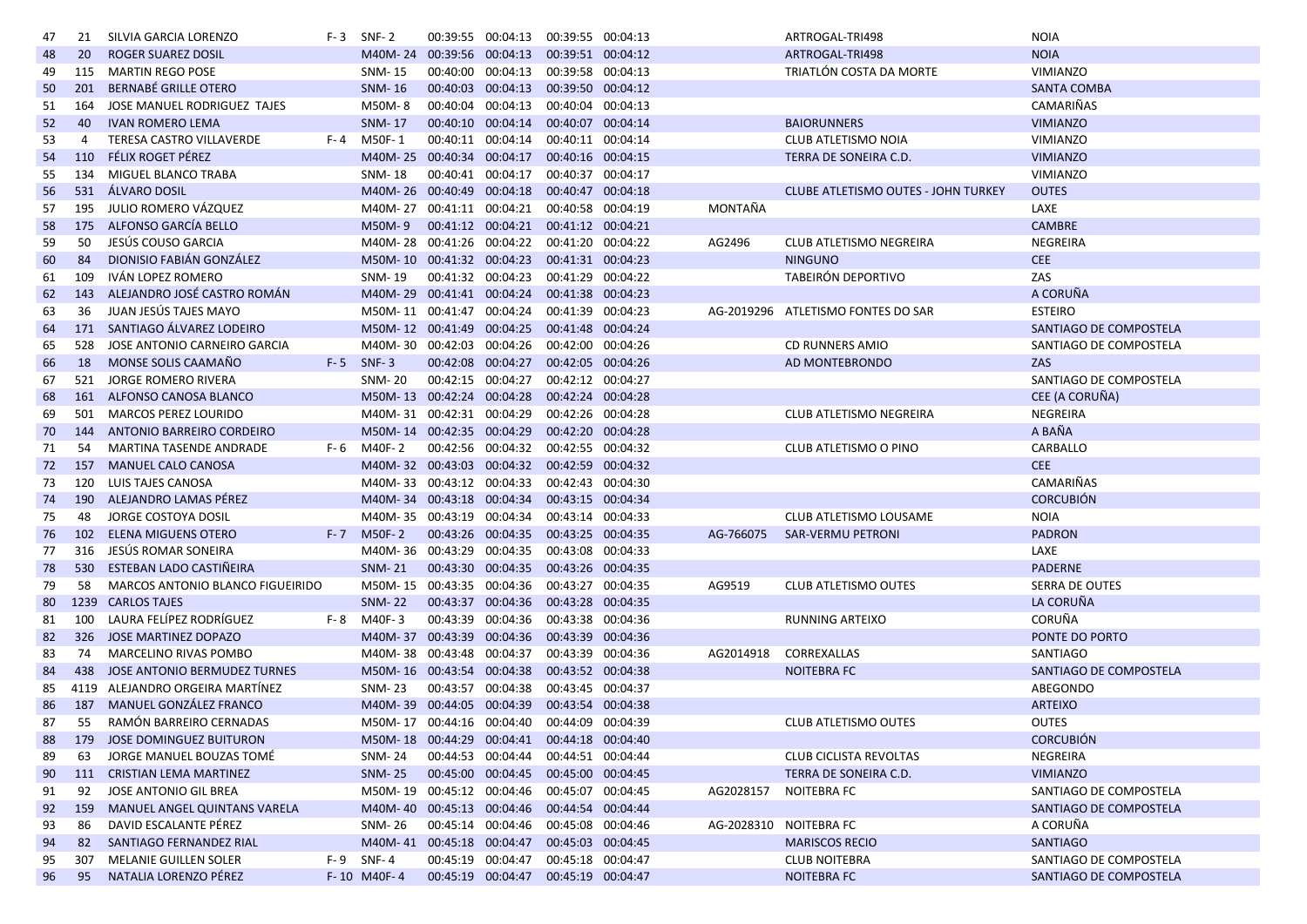| 97         | 186 | ALBERTO LUACES VIDAL                | SNM-27                                      | 00:45:20 00:04:47 |                                     | 00:45:12 00:04:46 |            |                                  | CAMARIÑAS                      |
|------------|-----|-------------------------------------|---------------------------------------------|-------------------|-------------------------------------|-------------------|------------|----------------------------------|--------------------------------|
| 98         | 135 | <b>FELIPE SANTOS ALVES</b>          | <b>SNM-28</b>                               | 00:45:21 00:04:47 |                                     | 00:45:12 00:04:46 |            |                                  | <b>CAMARIÑAS</b>               |
| 99         | 338 | <b>BRAULIO PICON RIVAS</b>          | M40M-42 00:45:36 00:04:48                   |                   |                                     | 00:45:26 00:04:47 |            |                                  | <b>FISTERRA</b>                |
| 100        | 324 | JOSÉ GARCÍA ROMERO                  | <b>SNM-29</b>                               |                   | 00:45:44 00:04:49                   | 00:45:41 00:04:49 |            |                                  | <b>BAIO</b>                    |
| 101        | 16  | JORGE RAMOSVAZQUEZ                  | M40M-43 00:46:06 00:04:52                   |                   |                                     | 00:45:54 00:04:50 |            | ABELLARIZA                       | CORUÑA (A)                     |
| 102        | 194 | <b>JOSE MANUEL CES VARELA</b>       | M50M-20 00:46:10 00:04:52                   |                   |                                     | 00:46:00 00:04:51 |            |                                  | CORUÑA (A)                     |
| 103        | 535 | JOSE FERNANDO TRILLO CARLIN         | M50M-21 00:46:13 00:04:52                   |                   |                                     | 00:46:09 00:04:52 |            | 52434314 FOGAR TRIATLON CARBALLO | CARBALLO                       |
| 104        | 415 | PEDRO DOMENECH GONZÁLEZ             | M40M-44 00:46:16 00:04:53                   |                   |                                     | 00:46:16 00:04:53 |            |                                  | <b>CULLEREDO</b>               |
| 105        | 197 | DOMINGO DANIEL CANOSA BLANCO        | <b>SNM-30</b>                               |                   | 00:46:17 00:04:53                   | 00:46:14 00:04:52 |            |                                  | DUMBRÍA                        |
| 106        | 162 | <b>BENITO PIÑEIRO ABEIJON</b>       | M40M-45 00:46:29 00:04:54                   |                   |                                     | 00:46:12 00:04:52 |            |                                  | <b>MUROS</b>                   |
| 107        | 526 | JAVIER SUÁREZ GIADÁS                | M40M-46 00:46:36 00:04:55                   |                   |                                     | 00:46:23 00:04:53 |            |                                  | <b>TOURO</b>                   |
| 108        | 328 | NÉSTOR FIDALGO BLANCO               | <b>SNM-31</b>                               |                   | 00:46:38 00:04:55                   | 00:46:36 00:04:55 |            |                                  | <b>CEE - A CORUÑA</b>          |
| 109        | 90  | ALFONSO RODRIGUEZ FRAMIL            | M40M-47 00:46:39 00:04:55                   |                   |                                     | 00:46:34 00:04:55 |            | AG-2020368 NOITEBRA FC           | AMES                           |
| 110        | 91  | <b>JUAN RIVAS ALENDE</b>            | M40M-48 00:46:39 00:04:55                   |                   |                                     | 00:46:32 00:04:54 |            | <b>NOITEBRA FC</b>               | <b>OUTES</b>                   |
| 111        | 306 | ANTONIO RODRÍGUEZ GARCÍA            | M40M-49 00:46:41 00:04:55                   |                   |                                     | 00:46:33 00:04:54 |            | <b>CLUB ATLETISMO OUTES</b>      | <b>OUTES</b>                   |
| 112        | 152 | EMILIO ALCALA ZAMORA CANEL          | M50M-22 00:46:42 00:04:55                   |                   |                                     | 00:46:30 00:04:54 |            |                                  | CORUÑA (A)                     |
| 113        | 138 | JOSE RAMON GARCÍA MARIÑO            | M50M-23 00:46:47 00:04:56                   |                   |                                     | 00:46:36 00:04:55 |            |                                  | CARBALLO                       |
| 114        | 519 | CRISTINA OREIRO GARCÍA              | F-11 SNF-5                                  |                   | 00:46:47 00:04:56                   | 00:46:29 00:04:54 |            |                                  | <b>ARTEIXO</b>                 |
| 115        | 523 | <b>IVAN LORENZO FUENTES</b>         | SNM-32                                      |                   | 00:46:49 00:04:56                   | 00:46:46 00:04:56 |            |                                  | CARBALLO                       |
| 116        | 130 | ALBERTO ANDRADE LAGO                | M50M-24 00:46:50 00:04:56                   |                   |                                     | 00:46:44 00:04:56 |            |                                  | <b>CORCUBION</b>               |
| 117        | 322 | RUBÉN JOSÉ CARRACEDO POSE           | M40M-50 00:46:58 00:04:57                   |                   |                                     | 00:46:49 00:04:56 |            |                                  | SANTIAGO DE COMPOSTELA         |
| 118        | 413 | <b>CARLOTA PAZOS SUENA</b>          | F-12 SNF-6                                  |                   | 00:47:04 00:04:58                   | 00:46:58 00:04:57 |            |                                  | LAXE                           |
| 119        | 122 | JOSÉ ANTONIO BLANCO BARREIRO        | M50M-25 00:47:05 00:04:58                   |                   |                                     | 00:46:50 00:04:56 |            |                                  | SANTIAGO DE COMPOSTELA         |
| 120        | 32  | <b>JUAN CARLOS CAMBEIRO BLANCO</b>  | M40M-51 00:47:06 00:04:58                   |                   |                                     | 00:47:00 00:04:57 |            | ASOCIACIÓN DEPORTIVA OLIMPIA     | <b>CORCUBIÓN</b>               |
| 121        | 340 | JOSÉ RAMÓN SANTOS SANTAMARIA        | M40M-52 00:47:10 00:04:58                   |                   |                                     | 00:47:01 00:04:57 |            |                                  | TEO                            |
| 122        | 104 | JOSE FIGUEIRAS MARTÍNEZ             | <b>SNM-33</b>                               |                   | 00:47:11 00:04:58                   | 00:46:48 00:04:56 | AG2072     | SD COMPOSTELA ATLETISMO          | ZAS                            |
| 123        | 12  | ÁNGEL EIROA POSE                    | M40M-53 00:47:13 00:04:59                   |                   |                                     | 00:46:59 00:04:57 |            | ABELLARIZA                       | LAXE                           |
|            | 325 | <b>RUBÉN REY SOUTO</b>              | <b>SNM-34</b>                               |                   | 00:47:25 00:05:00                   | 00:47:19 00:04:59 |            |                                  | SANTIAGO DE COMPOSTELA         |
| 124<br>125 | 430 | ROBERTO BERMUDEZ CARRIL             | M40M-54 00:47:28 00:05:00                   |                   |                                     | 00:47:28 00:05:00 |            |                                  | CAMARIÑAS                      |
|            | 510 | <b>ISIDRO CASTRO SOUTO</b>          | M40M-55 00:47:29 00:05:00                   |                   |                                     | 00:47:08 00:04:58 | 46916414W  |                                  | <b>CAMARIÑAS</b>               |
| 126        | 509 | PEDRO ROMAR LOPEZ                   | M40M-56 00:47:29 00:05:00                   |                   |                                     | 00:47:09 00:04:58 |            |                                  | CAMARIÑAS                      |
| 127        | 147 | <b>MANUEL OUTES PAZ</b>             |                                             |                   |                                     |                   |            |                                  | <b>CARBALLO</b>                |
| 128        |     | JOSE PARDIÑAS ALVITE                | M50M-26 00:47:32 00:05:01 00:47:26 00:05:00 |                   |                                     |                   |            |                                  |                                |
| 129        | 191 |                                     | M50M-27 00:47:39 00:05:01                   |                   |                                     | 00:47:25 00:05:00 |            |                                  | <b>CEE</b><br><b>CEE</b>       |
| 130        | 168 | DIEGO CASTIÑEIRA ROMERO             | M50M-28 00:47:41 00:05:02                   |                   |                                     | 00:47:37 00:05:01 |            |                                  |                                |
| 131        | 425 | ELENA SUÁREZ GESTO                  | F-13 SNF-7                                  |                   | 00:47:42 00:05:02                   | 00:47:33 00:05:01 |            |                                  | CORUÑA (A)                     |
| 132        | 41  | ADOLFO GARCÍA ALONSO                | M40M-57 00:47:42 00:05:02                   |                   |                                     | 00:47:33 00:05:01 |            | <b>BEER RUNNERS CORUÑA</b>       | CORUÑA (A)                     |
| 133        | 158 | MARTÍN DOMÍNGUEZ BRENLLA            | M40M-58 00:47:44 00:05:02                   |                   |                                     | 00:47:44 00:05:02 |            |                                  | ZAS                            |
| 134        | 513 | XOÁN GONZÁLEZ IGLESIAS              | <b>SNM-35</b>                               |                   | 00:47:47 00:05:02 00:47:42 00:05:02 |                   |            |                                  | <b>TEO</b>                     |
| 135        | 83  | PAULA RODRIGUEZ LOURO               | F-14 M40F-5                                 |                   | 00:47:50 00:05:03                   | 00:47:44 00:05:02 |            | MGMORIXINALTEAM                  | <b>NOIA</b>                    |
| 136        | 502 | JOSÉ LUIS PAIS SIEIRA               | M50M-29 00:47:53 00:05:03                   |                   |                                     | 00:47:46 00:05:02 |            | <b>CLUB ATLETISMO NEGREIRA</b>   | <b>NEGREIRA</b>                |
|            |     | 137 1411 ÁNGEL JOSÉ GARCÍA GONZÁLEZ | M50M-30 00:47:57 00:05:03 00:47:48 00:05:02 |                   |                                     |                   |            |                                  | SANTIAGO DE COMPOSTELA         |
|            |     | 138 341 CARLOS LÓPEZ BUENO          | SNM-36                                      |                   | 00:48:01 00:05:04 00:47:45 00:05:02 |                   |            |                                  | LAXE                           |
| 139        |     | 154 LAURA NÚÑEZ NAVEIRA             | F-15 M40F-6                                 |                   | 00:48:02 00:05:04                   | 00:47:47 00:05:02 | AG 2018802 |                                  | CORUÑA (A)                     |
| 140        |     | 410 MAITE SALGADO                   | F-16 M40F-7                                 |                   | 00:48:02 00:05:04 00:47:47 00:05:02 |                   |            | <b>SONS OF POSEIDON</b>          | LA CORUÑA                      |
|            |     | 141 151 ÁNGEL JUVIÑO PREGO          | M50M-31 00:48:06 00:05:04 00:47:52 00:05:03 |                   |                                     |                   |            |                                  | ARTEIXO                        |
| 142        | 96  | <b>BELEN PEREZ MARTINEZ</b>         | F-17 M40F-8                                 |                   | 00:48:07 00:05:04                   | 00:48:00 00:05:04 |            | <b>OLIMPIA CEE</b>               | <b>CEE</b>                     |
| 143        |     | 335 IVÁN GÓMEZ CARRO                | SNM-37                                      | 00:48:10 00:05:05 |                                     | 00:47:58 00:05:03 |            |                                  | <b>SANTA COMBA</b>             |
|            |     | 144 17 DANIEL VIGO LEMA             | M40M-59 00:48:14 00:05:05 00:47:52 00:05:03 |                   |                                     |                   |            | ABELLARIZA                       | LAXE                           |
|            |     | 145 1412 JAVIER CALO                | M40M-60 00:48:14 00:05:05                   |                   |                                     | 00:47:53 00:05:03 |            |                                  | LAXE                           |
|            |     | 146 131 ANGEL GARCÍA SANTOS         | <b>SNM-38</b>                               |                   | 00:48:14 00:05:05 00:48:00 00:05:04 |                   |            |                                  | CANDUAS, CABANA DE BERGANTIÑOS |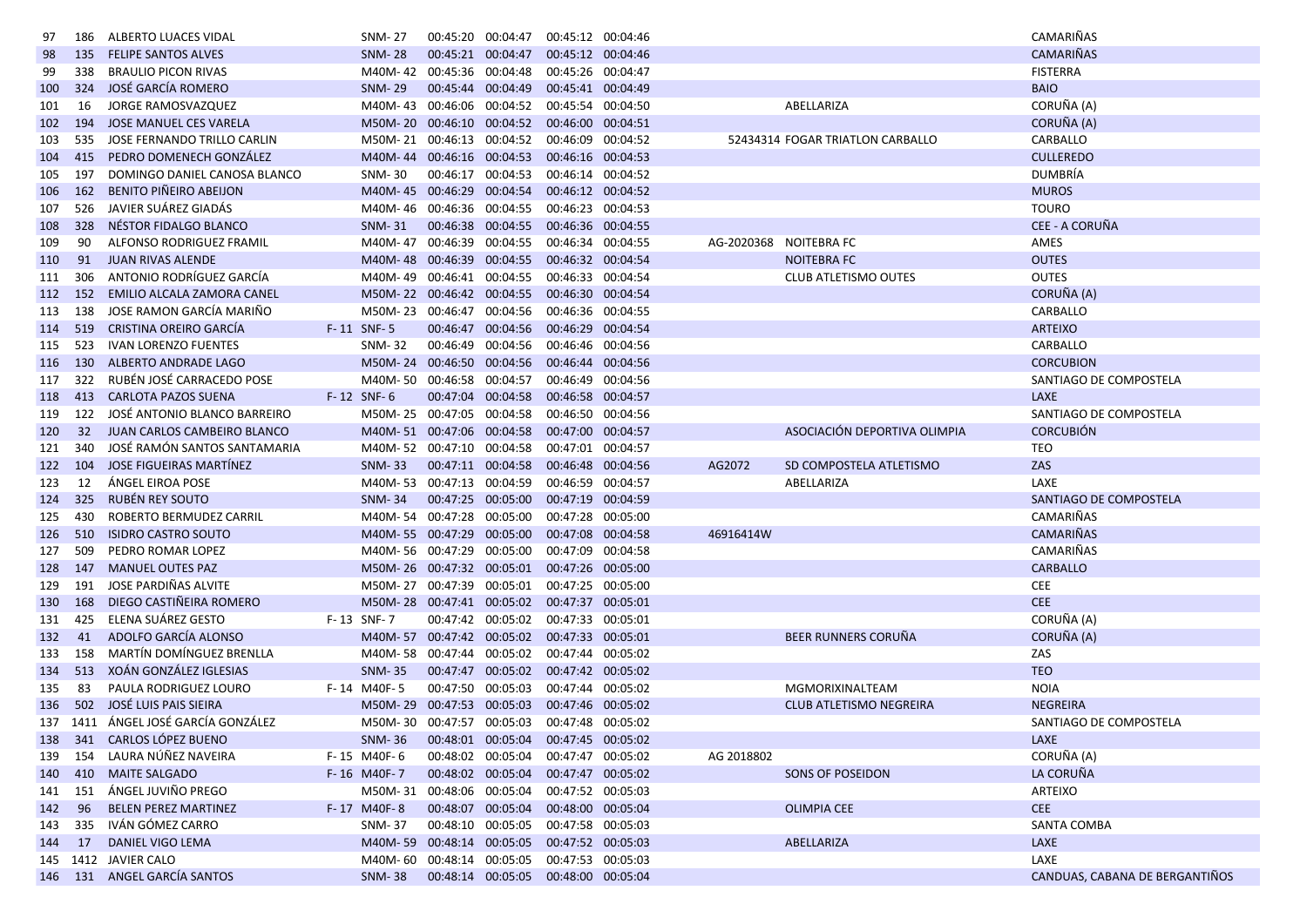| 147        | 139          | FRANCISCO JAVIER DEL RIO LIBOERIRO | M40M-61 00:48:16 00:05:05                        |                   |                                     | 00:48:04 00:05:04 |            |                                            | <b>VIMIANZO</b>        |
|------------|--------------|------------------------------------|--------------------------------------------------|-------------------|-------------------------------------|-------------------|------------|--------------------------------------------|------------------------|
| 148        | 71           | MARÍA JOSÉ BRAGAÑA MIGUÉNS         | F-18 M40F-9                                      |                   | 00:48:27 00:05:06                   | 00:48:19 00:05:06 |            | <b>CLUBE ATLETISMO OUTES - JOHN TURKEY</b> | <b>BRION</b>           |
| 149        | 323          | <b>RAMON FEDERICO COTON</b>        | M40M-62 00:48:38 00:05:08                        |                   |                                     | 00:48:31 00:05:07 |            |                                            | MUXÍA                  |
| <b>150</b> | 345          | ROBERTO QUINTÁNS SUÁREZ            | M40M-63 00:48:48 00:05:09                        |                   |                                     | 00:48:41 00:05:08 |            |                                            | <b>NEGREIRA</b>        |
| 151        | 101          | MANUEL INSUA INSUA                 | M50M-32 00:48:52 00:05:09                        |                   |                                     | 00:48:42 00:05:08 |            | SAR-VERMU PETRONI                          | <b>FISTERRA</b>        |
| 152        | 107          | <b>JUAN LUIS BOTANA FERREIRO</b>   | M50M-33 00:48:54 00:05:09                        |                   |                                     | 00:48:45 00:05:08 | AG2025691  | SD COMPOSTELA ATLETISMO                    | SANTIAGO DE COMPOSTELA |
| 153        | 170          | JAVIER GARCIA PUMAR                | M40M-64 00:48:55 00:05:09                        |                   |                                     | 00:48:36 00:05:07 |            |                                            | SANTIAGO DE COMPOSTELA |
| 154        | 19           | JOSÉ BERMÚDEZ VARELA               | M50M-34 00:49:16 00:05:12 00:49:11 00:05:11      |                   |                                     |                   |            | ADMEDIADUCIA                               | CARBALLO               |
| 155        | 123          | ANA ALVITE BARCA                   | F-19 SNF-8                                       |                   | 00:49:25 00:05:13                   | 00:49:15 00:05:11 |            |                                            | <b>MAZARICOS</b>       |
| 156        | - 13         | ALEJANDRA POSE LEMA                | F-20 M40F-10                                     |                   | 00:49:25 00:05:13 00:49:12 00:05:11 |                   |            | ABELLARIZA                                 | LAXE                   |
| 157        | 426          | BEGOÑA RODRÍGUEZ CABRERA           | F-21 M50F-3                                      |                   | 00:49:44 00:05:15 00:49:32 00:05:13 |                   |            |                                            | CAMBRE                 |
| 158        | 196          | <b>BALBINA TARRIO MANGAS</b>       | F-22 SNF-9                                       | 00:49:49 00:05:15 |                                     | 00:49:39 00:05:14 |            |                                            | <b>CORISTANCO</b>      |
| 159        | 516          | JORGE MOUZO FUENTES                | SNM-39                                           |                   | 00:49:55 00:05:16 00:49:49 00:05:15 |                   |            |                                            | CAMARIÑAS              |
| 160        | 75           | <b>HÉCTOR FERRERAS FERROL</b>      | <b>SNM-40</b>                                    |                   | 00:49:59 00:05:16 00:49:48 00:05:15 |                   | AG3308     | <b>CORREXALLAS</b>                         | <b>SANTA COMBA</b>     |
| 161        | 301          | ÁLVARO SUÁREZ CASTIÑEIRA           | <b>SNM-41</b>                                    |                   | 00:50:09 00:05:17                   | 00:50:05 00:05:17 |            | A. D. MONTE BRONDO                         | ZAS                    |
| 162        | 11           | FERNANDO PARDIÑO BUSTO             | M50M-35 00:50:10 00:05:17 00:50:05 00:05:17      |                   |                                     |                   |            | A.D.MEDIADUCIA                             | <b>CARBALLO</b>        |
| 163        | 198          | NACHO MARIÑO ESCARIZ               | M40M-65 00:50:11 00:05:17 00:49:54 00:05:16      |                   |                                     |                   |            |                                            | <b>CEE</b>             |
| 164        | 342          | <b>CARLOS SUÁREZ POSE</b>          | <b>SNM-42</b>                                    |                   | 00:50:19 00:05:18                   | 00:50:04 00:05:17 |            |                                            | <b>PONTECESO</b>       |
| 165        | 505          | LETICIA PENA SANDE                 | F-23 SNF-10                                      |                   | 00:50:23 00:05:19 00:50:21 00:05:18 |                   |            | <b>SERRES RUNNERS</b>                      | <b>MUROS</b>           |
| 166        | 506          | <b>CRISTIAN RIOMAYOR RODRIGUEZ</b> | <b>SNM-43</b>                                    |                   | 00:50:23 00:05:19                   | 00:50:21 00:05:18 |            | <b>SERRES RUNNERS</b>                      | <b>MUROS</b>           |
| 167        | 419          | ANA LUISA HERNÁNDEZ CABRERA        | F-24 M40F-11                                     |                   | 00:50:31 00:05:20                   | 00:50:22 00:05:19 |            |                                            | <b>BETANZOS</b>        |
| 168        | 28           | <b>IRIA LAGO ANDRADE</b>           | F-25 SNF-11                                      |                   | 00:50:32 00:05:20 00:50:27 00:05:19 |                   |            | ASOCIACIÓN DEPORTIVA OLIMPIA               | <b>CEE</b>             |
| 169        | 333          | <b>JESUS PEREZ CASAIS</b>          | M50M-36 00:50:37 00:05:20 00:50:23 00:05:19      |                   |                                     |                   |            |                                            | <b>CEE</b>             |
|            |              | VANESA CAAMAÑO PEREZ               | F-26 M40F-12                                     | 00:50:37 00:05:20 |                                     | 00:50:30 00:05:19 |            |                                            | <b>VIMIANZO</b>        |
| 170        | 184<br>- 317 | ADRIÁN CAMPOS GARRIDO              | <b>SNM-44</b>                                    |                   | 00:50:40 00:05:20 00:50:19 00:05:18 |                   |            |                                            | CARBALLO               |
| 171        |              |                                    |                                                  |                   |                                     |                   |            |                                            |                        |
| 172        | 427          | ANGEL CARLOS IZQUIERDO LOPEZ       | M40M-66 00:50:47 00:05:21 00:50:31 00:05:19      |                   |                                     |                   |            |                                            | <b>CORUÑA (A)</b>      |
| 173        | 436          | <b>MARCOS TEDIN</b>                | M40M-67 00:50:47 00:05:21 00:50:31 00:05:20      |                   |                                     |                   |            |                                            | <b>VIMIANZO</b>        |
| 174        | 174          | ALEJANDRO CAÑADA MUÑOZ             | M50M-37 00:50:48 00:05:21 00:50:32 00:05:20      |                   |                                     |                   |            |                                            | A CORUÑA               |
| 175        | 334          | VICTOR PEREIRA BELLO               | M40M-68 00:50:49 00:05:21 00:50:31 00:05:20      |                   |                                     |                   |            |                                            | CORUÑA (A)             |
| 176        | 527          | PABLO GESTO AREOSA                 | <b>SNM-45</b>                                    |                   | 00:50:54 00:05:22 00:50:30 00:05:19 |                   |            |                                            | CORUÑA (A)             |
| 177        | 129          | <b>ISABEL PÉREZ TRILLO</b>         | F-27 M50F-4                                      | 00:50:58 00:05:22 |                                     | 00:50:46 00:05:21 |            |                                            | <b>VIMIANZO</b>        |
| 178        | 330          | <b>MARTA PEREIRA BELLO</b>         | F-28 SNF-12                                      |                   | 00:51:02 00:05:23 00:50:44 00:05:21 |                   |            |                                            | <b>BERTAMIRANS</b>     |
| 179        | 331          | MARIA JOSE PEREIRA BELLO           | F-29 SNF-13                                      |                   | 00:51:03 00:05:23 00:50:46 00:05:21 |                   |            |                                            | <b>VIMIANZO</b>        |
| 180        | 24           | MARIA JOSE TRABA LOPEZ             | F-30 M50F-5                                      |                   | 00:51:18 00:05:24                   | 00:51:13 00:05:24 |            | ASOCIACION DEPORTIVA OLIMPIA               | <b>CORCUBION</b>       |
| 181        | 124          | ALBERTO CASTRO VILAR               | M50M-38 00:51:19 00:05:25                        |                   |                                     | 00:51:11 00:05:24 |            |                                            | CARNOTA                |
| 182        | 60           | MARIA LUISA LOPEZ GARCIA           | F-31 M50F-6                                      |                   | 00:51:21 00:05:25                   | 00:51:19 00:05:25 |            | <b>CLUB ATLETISMO SADA</b>                 | A CORUÑA               |
| 183        | 424          | LOLO CALVIÑO BUGUEIRO              | M50M-39 00:51:22 00:05:25 00:51:11 00:05:24      |                   |                                     |                   |            |                                            | <b>BERGONDO</b>        |
| 184        | 518          | <b>PAULA PÉREZ CARRIL</b>          | F-32 SNF-14                                      |                   | 00:51:27 00:05:25 00:51:08 00:05:23 |                   |            |                                            | <b>ARTEIXO</b>         |
| 185        | 319          | <b>TERESA BOQUETE SEOANE</b>       | F-33 SNF-15                                      | 00:51:27          | 00:05:25                            | 00:51:09 00:05:23 |            |                                            | A CORUÑA               |
| 186        |              | 320 EVA LUZ VILLAR CHOUCIÑO        | F-34 SNF-16                                      |                   | 00:51:27 00:05:25 00:51:09 00:05:23 |                   |            |                                            | <b>OLEIROS</b>         |
|            |              | 187 303 MARTA SANZ SANZ            | F-35 M40F-13 00:51:33 00:05:26 00:51:28 00:05:25 |                   |                                     |                   |            | ASOCIACIÓN DEPORTIVA OLIMPIA               | CEE                    |
| 188        |              | 511 DAVID PAZ RAMA                 | SNM- 46                                          |                   | 00:51:34 00:05:26 00:51:28 00:05:26 |                   |            |                                            | <b>MESÍA</b>           |
| 189        | 329          | MANUEL ANGEL BLANCO CASTRO         | M40M-69 00:51:42 00:05:27                        |                   |                                     | 00:51:27 00:05:25 |            |                                            | CABANA DE BERGANTIÑOS  |
| 190        | 339          | LUIS FRANCISCO ROGET PÉREZ         | M50M-40 00:51:52 00:05:28 00:51:42 00:05:27      |                   |                                     |                   |            |                                            | <b>VIMIANZO</b>        |
| 191        | 137          | MANUEL JOSÉ REY PAULOS             | M50M-41 00:51:56 00:05:28 00:51:48 00:05:28      |                   |                                     |                   |            |                                            | CARBALLO               |
| 192        | 185          | <b>BELEN RODRIGUEZ SALAS</b>       | F-36 M50F-7                                      |                   | 00:52:04 00:05:29 00:51:54 00:05:28 |                   |            |                                            | CORUÑA (A)             |
| 193        | 116          | JOSÉ JULIÁN RAMOS ARCOS            | M50M-42 00:52:11 00:05:30 00:52:06 00:05:29      |                   |                                     |                   |            | TRIKITEAM                                  | <b>MUROS</b>           |
| 194        | 503          | <b>CARLOS CARRASCO ITURRA</b>      | M50M-43 00:52:22 00:05:31 00:52:09 00:05:30      |                   |                                     |                   |            | <b>CLUB ATLETISMO O PINO</b>               | <b>VAL DO DUBRA</b>    |
| 195        | 405          | IRIA ALDAO PRADA                   | F-37 M40F-14 00:52:23 00:05:31 00:52:11 00:05:30 |                   |                                     |                   | AG 2024030 | CLUB ATLETISMO SADA                        | CORUÑA (A)             |
|            |              | 196 404 LUIS VIÑA DOMÍNGUEZ        | M40M-70 00:52:23 00:05:31 00:52:11 00:05:30      |                   |                                     |                   |            | BEER RUNNERS CORUÑA                        | CORUÑA (A)             |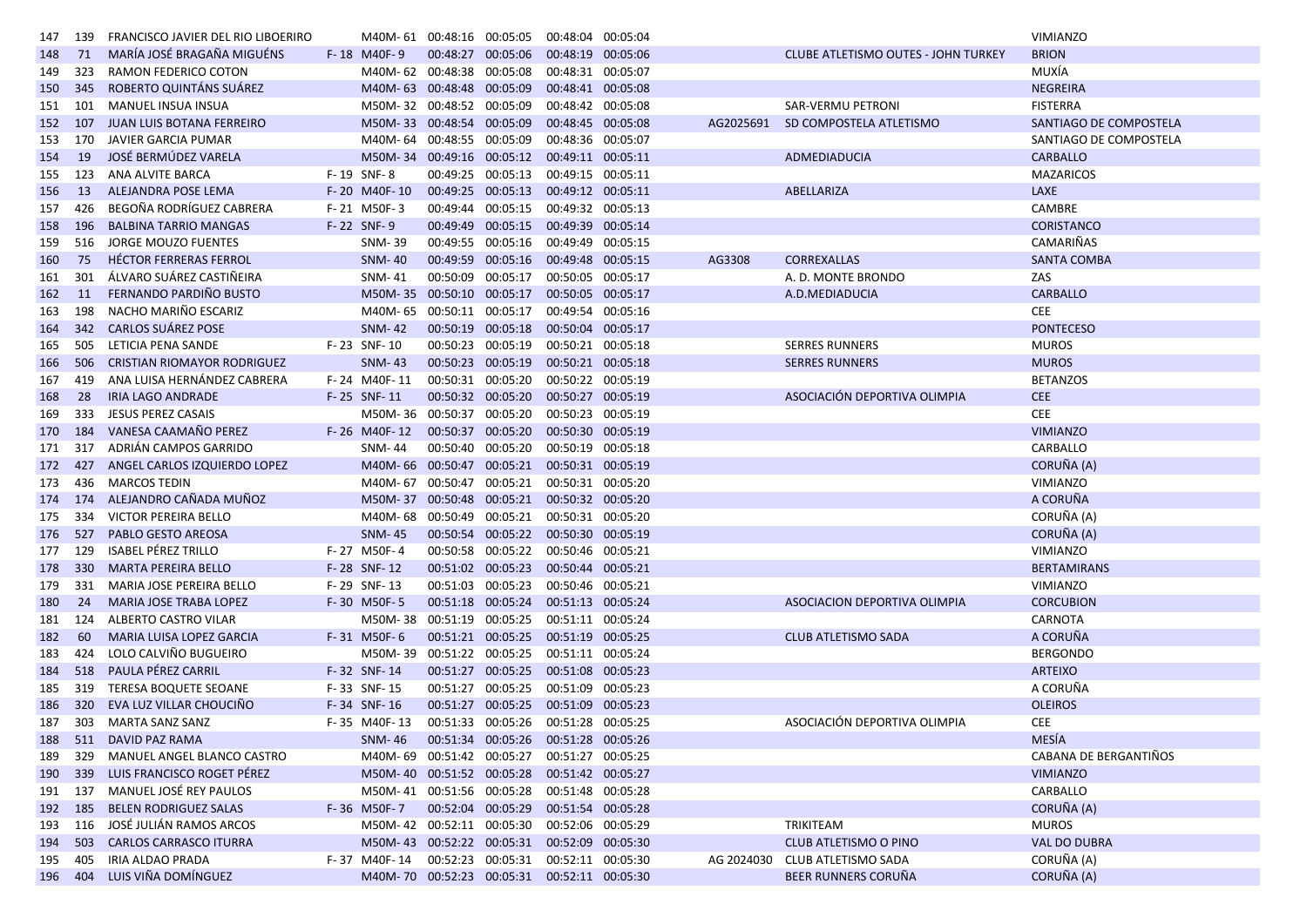| 197        | 304        | DIEGO MONTOUTO REQUEIJO             | SNM-47                                      |                   | 00:52:26 00:05:32 00:52:04 00:05:29 |                                        |                | AZERVAÑAN                                            | SILLEDA                        |
|------------|------------|-------------------------------------|---------------------------------------------|-------------------|-------------------------------------|----------------------------------------|----------------|------------------------------------------------------|--------------------------------|
| 198        | 89         | <b>JESUS PEREZ BALIRAC</b>          | M50M-44 00:52:28 00:05:32 00:52:22 00:05:31 |                   |                                     |                                        |                | AG-2020370 NOITEBRA FC                               | SANTIAGO DE COMPOSTELA         |
| 199        | 34         | LAURA MONTERO ROMERO                | F-38 SNF-17                                 |                   | 00:52:32 00:05:32 00:52:31 00:05:32 |                                        |                | ATLETISMO COSTA DA MORTE                             | <b>CEE</b>                     |
| 200        | 163        | ANABEL CAAMAÑO BERMÚDEZ             | F-39 M40F-15                                |                   | 00:52:33 00:05:32 00:52:18 00:05:31 |                                        |                |                                                      | <b>ARTEIXO</b>                 |
| 201        | 26         | JOSÉ MANUEL BLANCO NOVO             | M50M-45 00:52:44 00:05:33                   |                   |                                     | 00:52:37 00:05:33                      |                | ASOCIACIÓN DEPORTIVA OLIMPIA                         | <b>CEE</b>                     |
| 202        | - 407      | <b>JUAN CARLOS MALLO BALUJA</b>     | M50M-46 00:52:47 00:05:34 00:52:40 00:05:33 |                   |                                     |                                        |                | <b>NOITEBRA FC</b>                                   | <b>SANTIAGO</b>                |
| 203        | 428        | <b>CAROLINA MONTENEGRO</b>          | F-40 SNF-18                                 |                   | 00:52:58 00:05:35 00:52:43 00:05:33 |                                        |                |                                                      | LA CORUÑA                      |
| 204        | 532        | MARÍA JOSÉ SUÁREZ CASAL             | F-41 M40F-16                                | 00:53:21 00:05:37 |                                     | 00:53:13 00:05:37                      |                |                                                      | <b>NEGREIRA</b>                |
| 205        | 524        | MANUEL JUAN BLANCO GABIN            | M50M-47                                     | 00:53:24 00:05:38 |                                     | 00:53:09 00:05:36                      |                |                                                      | <b>BETANZOS</b>                |
| 206        | 421        | <b>JESUS MATIAS DOMINGUEZ GOMEZ</b> | M50M-48 00:53:28 00:05:38                   |                   |                                     | 00:53:14 00:05:37                      |                |                                                      | A LARACHA                      |
| 207        | 15         | OLGA POSE CHOUCINO                  | F-42 M40F-17                                |                   | 00:53:41 00:05:40                   | 00:53:25 00:05:38                      |                | ABELLARIZA                                           | <b>PONTECESO</b>               |
| 208        | 14         | SUSO MENDEZ SUÁREZ                  | M50M-49 00:53:41 00:05:40 00:53:25 00:05:38 |                   |                                     |                                        |                | ABELLARIZA                                           | <b>PONTECESO</b>               |
| 209        | 401        | NICOLÁS FIGUEROA CARRIL             | <b>SNM-48</b>                               |                   | 00:53:46 00:05:40 00:53:28 00:05:38 |                                        |                | ATLETISMO CORUÑA COMARCA                             | ARTEIXO                        |
| 210        | 167        | <b>PURY CAMPOS</b>                  | F-43 M50F-8                                 |                   | 00:53:48 00:05:40 00:53:46 00:05:40 |                                        |                |                                                      | <b>CAMBRE</b>                  |
| 211        | 176        | NOELIA ESPASANDÍN DUARTE            | F-44 SNF-19                                 |                   | 00:54:04 00:05:42 00:53:52 00:05:41 |                                        |                |                                                      | <b>SANTA COMBA</b>             |
| 212 180    |            | <b>JESUS PEREZ LEIS</b>             | M50M-50 00:54:20 00:05:44                   |                   |                                     | 00:54:07 00:05:42                      |                |                                                      | <b>CEE</b>                     |
| 213        | 31         | JOSE MARIA CANOSA GOSENDE           | M40M-71 00:54:32 00:05:45                   |                   |                                     | 00:54:25 00:05:44                      |                | ASOCIACIÓN DEPORTIVA OLIMPIA                         | <b>CEE</b>                     |
| 214        | 305        | <b>CRISTINA OTERO CASTRO</b>        | F-45 SNF-20                                 | 00:54:35 00:05:45 |                                     | 00:54:30 00:05:45                      |                | C.C. OS ESFOLA ARRÓS                                 | <b>NOIA</b>                    |
| 215        | 520        | YOLANDA BOLON RODRIGUEZ             | F-46 SNF-21                                 |                   | 00:54:40 00:05:46                   | 00:54:23 00:05:44                      |                |                                                      | CARBALLO                       |
| 216        | 156        | <b>CARMEN CASTRO LEMA</b>           | F-47 M40F-18                                | 00:54:44 00:05:46 |                                     | 00:54:34 00:05:45                      |                |                                                      | <b>DUMBRIA</b>                 |
| 217        | 203        | JUAN JOSE RAMOS ANTELO              | M40M-72                                     |                   | 00:54:46 00:05:46 00:54:22 00:05:44 |                                        |                |                                                      | <b>ARTEIXO</b>                 |
| 218        | 206        | <b>BRYAN ANDREA VIDAL</b>           | <b>SNM-49</b>                               | 00:54:50 00:05:47 |                                     | 00:54:38 00:05:46                      |                |                                                      | <b>VIMIANZO</b>                |
| 219        | 160        | TONO PIÑEIRO LAGO                   | M50M-51 00:54:56 00:05:47                   |                   |                                     | 00:54:48 00:05:47                      |                |                                                      | LIRA                           |
| 220        | 38         | MARÍA VANESSA LEON VIÑAS            | F-48 M40F-19                                | 00:54:58 00:05:48 |                                     | 00:54:48 00:05:47                      |                | AG2026559 ATLETISMO SAR                              | <b>NOIA</b>                    |
| 221        | 314        | JESÚS CABOSOUTO                     | M40M-73 00:55:04 00:05:48                   |                   |                                     | 00:54:52 00:05:47                      |                | SD COMPOSTELA ATLETISMO                              | SANTIAGO DE COMPOSTELA         |
| 222        | 522        | ELADIO ROMERO MANEIRO               | M50M-52 00:55:11 00:05:49 00:55:06 00:05:48 |                   |                                     |                                        |                |                                                      | SANTIAGO DE COMPOSTELA         |
| 223        | 343        | ADRIÁN LÓPEZ AGRA                   | SNM-50                                      | 00:55:28 00:05:51 |                                     | 00:55:10 00:05:49                      |                |                                                      | ZAS                            |
|            | 10         | FRANCISCO JAVIER PALOMERO ALBA      | M50M-53 00:55:28 00:05:51 00:55:10 00:05:49 |                   |                                     |                                        |                | A.D. MEDIA DUCIA                                     | <b>CARBALLO</b>                |
| 224<br>225 | 126        | JESÚS MANUEL GERPE PÉREZ            | <b>SNM-51</b>                               |                   | 00:55:28 00:05:51                   | 00:55:16 00:05:49                      |                |                                                      | SANTA COMBA                    |
|            |            | ÁNGELA PENA TAIBO                   | F-49 SNF-22                                 |                   | 00:55:28 00:05:51 00:55:15 00:05:49 |                                        |                |                                                      | <b>SANTA COMBA</b>             |
| 226        | 148<br>133 | <b>XOSE RAMON LOPEZ TOJA</b>        | M50M-54 00:55:29 00:05:51 00:55:21 00:05:50 |                   |                                     |                                        |                |                                                      | CARRAL                         |
| 227<br>228 | 44         | ÁNGEL GENDRA MARTÍNEZ               | M40M-74 00:55:32 00:05:51 00:55:13 00:05:49 |                   |                                     |                                        |                | <b>CABE</b>                                          | SANTIAGO DE COMPOSTELA         |
|            |            | ROBERTO FIGUEROA SUÁREZ             |                                             |                   |                                     |                                        |                |                                                      |                                |
| 229        | 422<br>318 | MARÍA JESÚS REY DOMÍNGUEZ           | M50M-55 00:55:52 00:05:53<br>F-50 M40F-20   |                   | 00:55:59 00:05:54                   | 00:55:34 00:05:51<br>00:55:51 00:05:53 |                |                                                      | <b>ARTEIXO</b><br><b>OUTES</b> |
| 230        | 73         | DIEGO FANDIÑO BLANCO                |                                             |                   | 00:56:13 00:05:55 00:56:01 00:05:54 |                                        |                |                                                      | <b>CEE</b>                     |
| 231        |            | CRISTINA MOUZO LAGO                 | <b>SNM-52</b>                               |                   |                                     | 00:56:03 00:05:54                      |                | <b>CONCO BOX</b>                                     | <b>MUXIA</b>                   |
| 232        | 308<br>-77 | BEGOÑA SAMBADE CAAMAÑO              | F-51 SNF-23                                 |                   | 00:56:13 00:05:55                   |                                        |                | <b>DAFIT</b>                                         | <b>CEE</b>                     |
| 233        |            | <b>DIEGO OCA LEMA</b>               | F-52 M40F-21                                |                   | 00:56:13 00:05:56 00:56:03 00:05:54 |                                        |                | <b>DAFIT</b>                                         | <b>CEE</b>                     |
| 234        | 121        |                                     | <b>SNM-53</b>                               |                   | 00:56:13 00:05:56 00:56:02 00:05:54 |                                        |                |                                                      |                                |
| 235        | 64         | <b>JOSE VARELA VERDES</b>           | M40M-75 00:56:33 00:05:58                   |                   |                                     | 00:56:18 00:05:56                      | <b>TGAL222</b> | CLUB DEPORTIVO INCLUSIVO ENKI<br>BEER RUNNERS CORUÑA | CORUÑA (A)                     |
| 236        |            | 403 PILAR VAZQUEZ FEBRERO           | F-53 M40F-22                                |                   | 00:56:34 00:05:58 00:56:24 00:05:57 |                                        |                |                                                      | CORUÑA (A)                     |
|            |            | 237 512 CRISTINA FUENTES LORENZO    | F-54 SNF-24                                 |                   | 00:56:54 00:06:00 00:56:33 00:05:58 |                                        |                |                                                      | CARBALLO                       |
| 238        |            | 332 SERGIO TRILLO RAMA              | M40M-76 00:56:55 00:06:00 00:56:36 00:05:58 |                   |                                     |                                        |                |                                                      | <b>VIMIANZO</b>                |
| 239        | 529        | <b>ESTEBAN OTERO CALVO</b>          | M40M-77 00:57:07 00:06:01                   |                   |                                     | 00:56:46 00:05:59                      |                | <b>CD RUNNERS AMIO</b>                               | SAN MARCOS, 3                  |
| 240        | 47         | INMACULADA OTERO FERNANDEZ          | F-55 M40F-23                                |                   | 00:57:10 00:06:02 00:57:10 00:06:02 |                                        |                | <b>CLUB ATLETISMO BETANZOS</b>                       | <b>BETANZOS</b>                |
| 241        | 165        | ADÁN PÉREZ FIDALGO                  | SNM-54                                      | 00:57:21 00:06:03 |                                     | 00:56:57 00:06:00                      |                |                                                      | SANTA COMBA                    |
| 242        | 429        | <b>CARLOTA ROCA FERNANDEZ</b>       | F-56 SNF-25                                 |                   | 00:57:55 00:06:06 00:57:39 00:06:05 |                                        |                |                                                      | <b>OLEIROS</b>                 |
|            |            | 243 4117 SUSANA BUJAN OTERO         | F-57 M40F-24                                |                   | 00:58:14 00:06:08 00:58:05 00:06:07 |                                        |                | TAG2019282 NOITEBRA FC                               | SANTIAGO DE COMPOSTELA         |
| 244        | 310        | SILVIA FERNÁNDEZ BLANCO             | F-58 SNF-26                                 |                   | 00:58:43 00:06:11 00:58:30 00:06:10 |                                        |                | SD COMPOSTELA ATLETISMO                              | <b>VEDRA</b>                   |
| 245        | 142        | CAMILO RIAL SANCHIÑO                | M50M-56 00:58:52 00:06:12 00:58:33 00:06:10 |                   |                                     |                                        |                |                                                      | <b>MAZARICOS</b>               |
| 246        | 30         | MARIA AMELIA ANDRADE LAGO           | F-59 M50F-9                                 |                   | 00:59:06 00:06:14 00:59:01 00:06:13 |                                        |                | ASOCIACIÓN DEPORTIVA OLIMPIA                         | <b>CORCUBIÓN</b>               |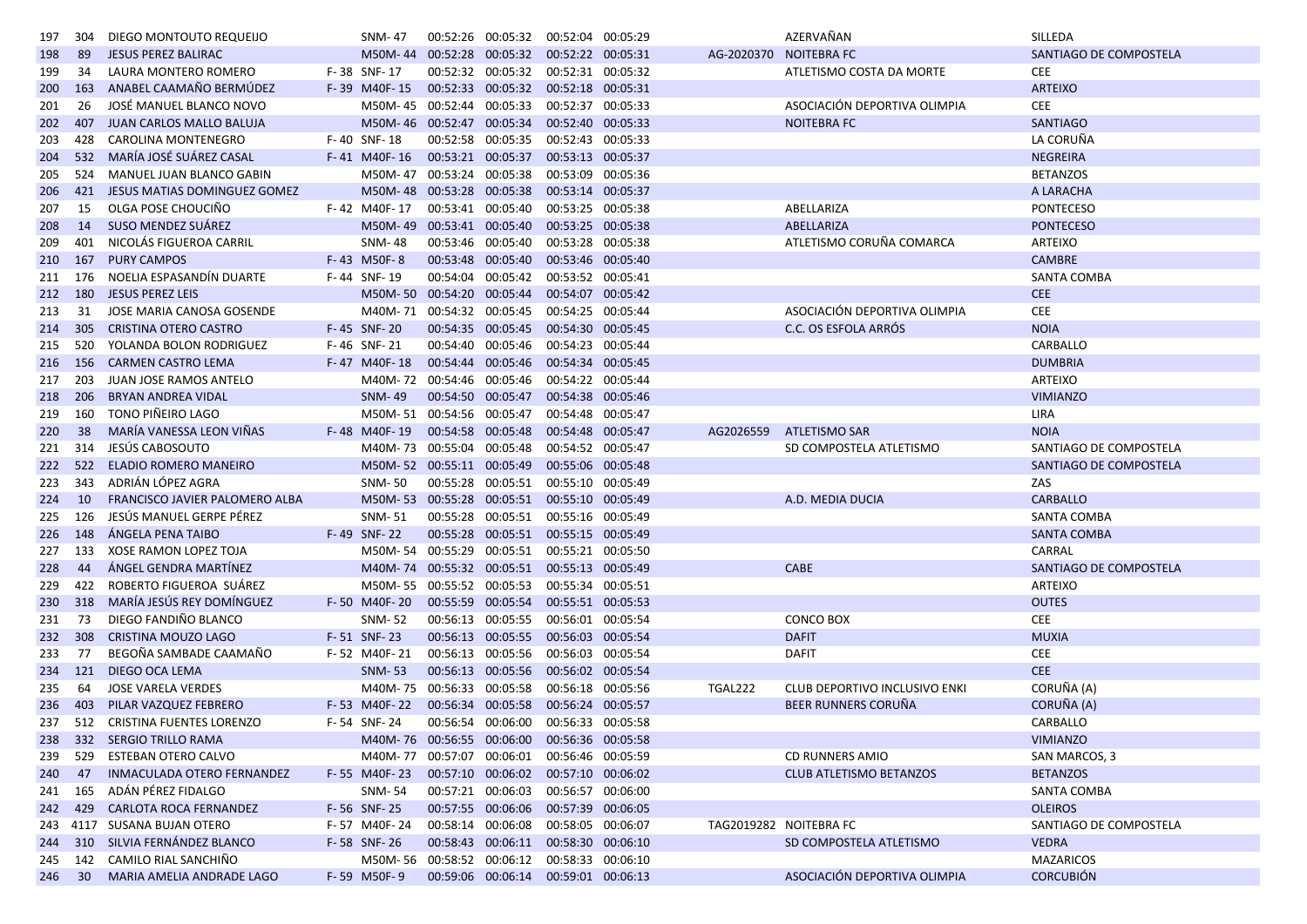| 247 | 414 | HUMBERTO BRACCO MARINI         | M50M-57 00:59:10 00:06:14                        |                   |                                     | 00:59:07 00:06:14 |            |                                     | LARACHA (A)            |
|-----|-----|--------------------------------|--------------------------------------------------|-------------------|-------------------------------------|-------------------|------------|-------------------------------------|------------------------|
| 248 | 525 | <b>FERNANDO REY ALBARELLOS</b> | M40M-78 00:59:22 00:06:15                        |                   |                                     | 00:59:05 00:06:14 |            |                                     | SANTIAGO DE COMPOSTELA |
| 249 | 515 | JESUS JULIO ILLADE CERDEIRAS   | M50M-58 00:59:44 00:06:18 00:59:39 00:06:17      |                   |                                     |                   |            |                                     |                        |
| 250 | 79  | JUAN JOSÉ INSUA LOURO          | M50M-59 00:59:48 00:06:18                        |                   |                                     | 00:59:35 00:06:17 |            | <b>DUBRA TEAM</b>                   | <b>VAL DO DUBRA</b>    |
| 251 | 108 | MARÍA CODESIDO MONTOIRO        | F-60 M40F-25                                     |                   | 01:00:05 00:06:20                   | 00:59:53 00:06:19 | AG-2028209 | SD COMPOSTELA ATLETISMO             | SANTIAGO COMPOSTELA    |
| 252 | 172 | <b>MANUEL RIEIRO GARCIA</b>    | <b>SNM-55</b>                                    |                   | 01:00:09 00:06:20 00:59:49 00:06:18 |                   |            |                                     | <b>SANTA COMBA</b>     |
| 253 | 432 | JOAQUIN FERNANDEZ MARTINEZ     | M50M-60 01:01:31 00:06:29 01:01:26 00:06:28      |                   |                                     |                   |            |                                     | <b>MUROS</b>           |
| 254 | 150 | AURORA YENIL VARELA CABRERA    | F-61 M40F-26 01:01:48 00:06:31 01:01:38 00:06:30 |                   |                                     |                   |            |                                     | <b>CULLEREDO</b>       |
| 255 | 192 | JOSE ANGEL LORENZO RIVEIRO     | M50M-61 01:01:48 00:06:31                        |                   |                                     | 01:01:37 00:06:30 |            |                                     | <b>CULLEREDO</b>       |
| 256 | 145 | <b>MANUEL GONZALEZ PEREIRA</b> | M50M-62 01:02:26 00:06:35                        |                   |                                     | 01:02:04 00:06:32 |            |                                     | <b>ARTEIXO</b>         |
| 257 | 603 | SONIA BLANCO AMEIJEIRAS        | $F - 62$ SNF-27                                  | 01:02:44 00:06:37 |                                     | 01:02:31 00:06:35 |            |                                     | <b>BASEL</b>           |
| 258 | 408 | <b>MANUEL MOURE SANDE</b>      | M50M-63 01:04:02 00:06:45                        |                   |                                     | 01:03:54 00:06:44 |            | <b>NOITEBRA FC</b>                  | SANTIAGO COMPOSTELA    |
| 259 | 534 | RAFAEL BELISARIO PERAZA        | M50M-64 01:04:12 00:06:46 01:04:07 00:06:45      |                   |                                     |                   |            | ATLETISMO DE CARBALLO               | CARBALLO               |
| 260 | 336 | ALEXANDRE MUIÑO GARRIDO        | SNM-56                                           |                   | 01:04:31 00:06:48                   | 01:04:09 00:06:46 |            |                                     | CARBALLO               |
| 261 | 536 | MONICA DORREGO ALONSO          | F-63 M50F-10                                     |                   | 01:05:41 00:06:55                   | 01:05:27 00:06:54 |            |                                     | CORUÑA (A)             |
| 262 | 88  | LUCÍA ANSEDES DOMÍNGUEZ        | F-64 M50F-11                                     |                   | 01:05:44 00:06:56                   | 01:05:30 00:06:54 |            | <b>NOITEBRA FC</b>                  | SANTIAGO DE COMPOSTELA |
| 263 | 118 | ROBERTO REY GÓMEZ              | M40M-79 01:06:39 00:07:01                        |                   |                                     | 01:06:24 00:07:00 |            |                                     | <b>NOIA</b>            |
| 264 | 433 | SOFÍA FRAGA GALDO              | F-65 M40F-27                                     |                   | 01:08:03 00:07:10                   | 01:07:50 00:07:09 |            |                                     | CORUÑA (A)             |
| 265 | 70  | JOSÉ RIAL PAIS                 | M50M-65 01:10:38 00:07:27                        |                   |                                     | 01:10:29 00:07:26 |            | CLUBE ATLETISMO OUTES - JOHN TURKEY | <b>NOIA</b>            |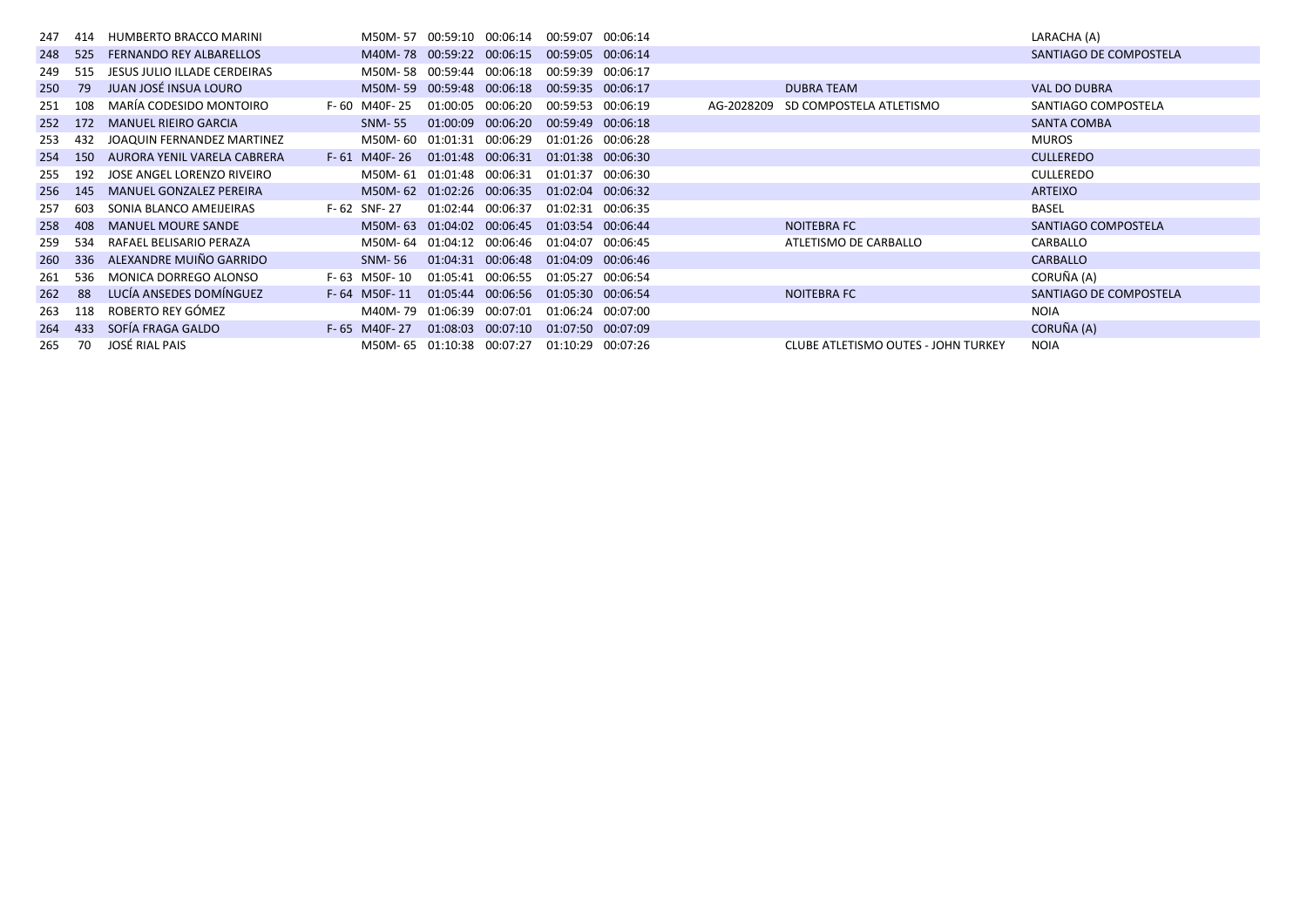Carreira Absoluta (3k). Distancia: 2.800 m

|              | <b>Pto Dorsal Nome</b> |                                   | <b>Sx</b> | <b>PtoCat</b> |                          | T_Oficial RitmoKm Licenza | <b>Club</b>                                                  | Localidade             |
|--------------|------------------------|-----------------------------------|-----------|---------------|--------------------------|---------------------------|--------------------------------------------------------------|------------------------|
| 1            |                        | 1224 VICTOR RAMOS SAMBADE         |           | $SNM-1$       | 00:08:28 00:03:02        |                           | <b>TRIKITEAM</b>                                             | <b>MUROS</b>           |
| $\mathbf{2}$ |                        | 1002 MARTÍN REGUEIRA RELLÁN       |           | <b>SNM-2</b>  | 00:09:01 00:03:13        |                           |                                                              | <b>LAXE</b>            |
| 3            |                        | 1029 DAVID RODRÍGUEZ HIERRO       |           | <b>SNM-3</b>  | 00:09:38 00:03:27        |                           | <b>KURAI</b>                                                 | <b>VIGO</b>            |
| 4            |                        | 1207 SAMUEL CANOSA LOJO           |           | <b>SNM-4</b>  | 00:09:45 00:03:29        |                           | ASOCIACIÓN DEPORTIVA OLIMPIA CEE                             |                        |
| 5.           |                        | 1225 FERNANDO OTERO LADO          |           | <b>SNM-5</b>  | 00:09:45 00:03:29        |                           | <b>TRIKITEAM</b>                                             | <b>MUROS</b>           |
| 6            |                        | 1013 IAGO CASTRO VARELA           |           | <b>SNM-6</b>  | 00:09:48 00:03:30        |                           | ATLETAS DE ACEA DE AMA                                       | <b>CAMBRE</b>          |
| 7            |                        | 1030 ANTONIO RODRÍGUEZ FERNÁNDEZ  |           | <b>SNM-7</b>  | 00:09:54 00:03:33        |                           | <b>KURAI</b>                                                 | SAN CRISTOVO DE CEA    |
| 8            |                        | 1004 NICOLAS IGLESIAS LOPEZ       |           | <b>SNM-8</b>  | 00:09:58 00:03:34        |                           | S.D COMPOSTELA ATLETISMO                                     | <b>FISTERRA</b>        |
| 9            | 1090                   | DIMAS BÚA SAR                     |           | <b>SNM-9</b>  | 00:10:01 00:03:35        |                           |                                                              | MUXÍA                  |
| 10           | 1039                   | <b>CRISTIAN GONZÁLEZ MARTÍNEZ</b> |           | <b>SNM-10</b> | 00:10:02 00:03:35        |                           | <b>TRIATLON ARTEIXO</b>                                      | <b>ARTEIXO</b>         |
| 11           |                        | 1040 JAIRO PRIETO CAAMAÑO         |           |               | SNM-11 00:10:07 00:03:37 |                           | TRIATLON COSTA DA MORTE                                      | <b>CEE</b>             |
| 12           | 1203                   | <b>MARTÍN AMADO VARELA</b>        |           |               | SNM-12 00:10:16 00:03:40 |                           | ABELLARIZA                                                   | <b>PONTECESO</b>       |
| 13           | 1028                   | LUIS FERNANDEZ ESPADA             |           | SNM- 13       | 00:10:17 00:03:41        |                           | <b>KURAI</b>                                                 | <b>DORNEDA</b>         |
| 14           |                        | 1032 FRANCAR GARCIA VILLAVERDE    |           |               |                          |                           | SNM-14 00:10:21 00:03:42 AG 2025764 S.D.COMPOSTELA ATLETISMO | SANTIAGO DE COMPOSTELA |
| 15           |                        | 1076 MARTIN SANTOS SUAREZ         |           |               | SNM-15 00:10:25 00:03:44 |                           |                                                              | LAXE                   |
| 16           |                        | 1018 ÓSCAR PÉREZ LORENZO          |           |               | SNM-16 00:10:28 00:03:45 |                           | CLUB SAN MIGUEL DE MARÍN                                     | <b>BEALO</b>           |
| 17           |                        | 1038 PABLO MIRA PÉREZ             |           |               | SNM-17 00:10:41 00:03:49 |                           | TERRA DE SONEIRA C.D.                                        | ZAS                    |
| 18           |                        | 1220 ANXO LADO LOPEZ              |           |               | SNM-18 00:10:52 00:03:53 |                           | TERRA DE SONEIRA C.D.                                        | <b>VIMIANZO</b>        |
| 19           |                        | 1097 ADOLFO BLANCO SANCHEZ        |           |               | SNM-19 00:10:53 00:03:53 |                           |                                                              | <b>CEE</b>             |
| 20           |                        | 1070 DIEGO BLANCO SANCHEZ         |           | <b>SNM-20</b> | 00:10:54 00:03:54        |                           |                                                              | <b>CEE</b>             |
| 21           |                        | 1402 JUAN JOSE OTERO RAMA         |           | <b>SNM-21</b> | 00:10:58 00:03:55        |                           | <b>TRIKITEAM</b>                                             | <b>MUROS</b>           |
| 22           |                        | 1001 APOLONIA BERMUDEZ CANOSA     |           | F-1 SNF-1     | 00:11:02 00:03:57        |                           |                                                              | <b>AROU</b>            |
| 23           |                        | 1074 FRAN LAGO SABORIDO           |           |               | SNM-22 00:11:08 00:03:59 |                           |                                                              | <b>CARNOTA</b>         |
| 24           |                        | 1044 CRISTIAN RODRÍGUEZ REY       |           |               | SNM-23 00:11:10 00:03:59 |                           |                                                              | <b>CARBALLO</b>        |
| 25           |                        | 1102 JUAN JOSÉ FERNANDEZ CARBALLO |           | <b>SNM-24</b> | 00:11:11 00:04:00        |                           |                                                              | <b>BAÍÑAS</b>          |
| 26           |                        | 1253 JOSE LUIS AYASO ROMERO       |           | SNM-25        | 00:11:13 00:04:01        |                           |                                                              | <b>RIBEIRA</b>         |
| 27           |                        | 1017 OSCAR PARENTE TURNES         |           | SNM-26        | 00:11:18 00:04:02        |                           | CLUB ATLETISMO NEGREIRA                                      | <b>SANTA COMBA</b>     |
| 28           |                        | 1093 RAUL BARBEITO GESTAL         |           | SNM- 27       | 00:11:18 00:04:02        |                           |                                                              | <b>MEICENDE</b>        |
| 29           |                        | 1223 ALEJANDRA FORMOSO RECAREY    |           | $F-2$ SNF-2   | 00:11:23 00:04:04        |                           | <b>TRIKI TEAM</b>                                            | <b>MUROS</b>           |
| 30           |                        | 1221 XOEL FORJAN MARTINEZ         |           | <b>SNM-28</b> | 00:11:28 00:04:06        |                           | <b>TRIATLON COSTA DA MORTE</b>                               | <b>VIMIANZO</b>        |
| 31           |                        | 1205 JULIA GARCIA TRABA           |           | $F-3$ SNF-3   | 00:11:28 00:04:06        |                           | ASOCIACIÓN DEPORTIVA OLIMPIA CORCUBIÓN                       |                        |
| 32           | 1082                   | DAVID VÁZQUEZ CALVO               |           | <b>SNM-29</b> | 00:11:46 00:04:12        |                           |                                                              | <b>CAMARIÑAS</b>       |
| 33           |                        | 1034 MARÍA TARRIO MARTÍNEZ        | F-4       | SNF-4         | 00:11:47 00:04:13        |                           | SD COMPOSTELA ATLETISMO                                      | <b>BERTAMIRANS</b>     |
| 34           |                        | 1244 RUBEN CASÁIS MARTÍNEZ        |           |               | SNM-30 00:12:07 00:04:20 |                           |                                                              | <b>OUTES</b>           |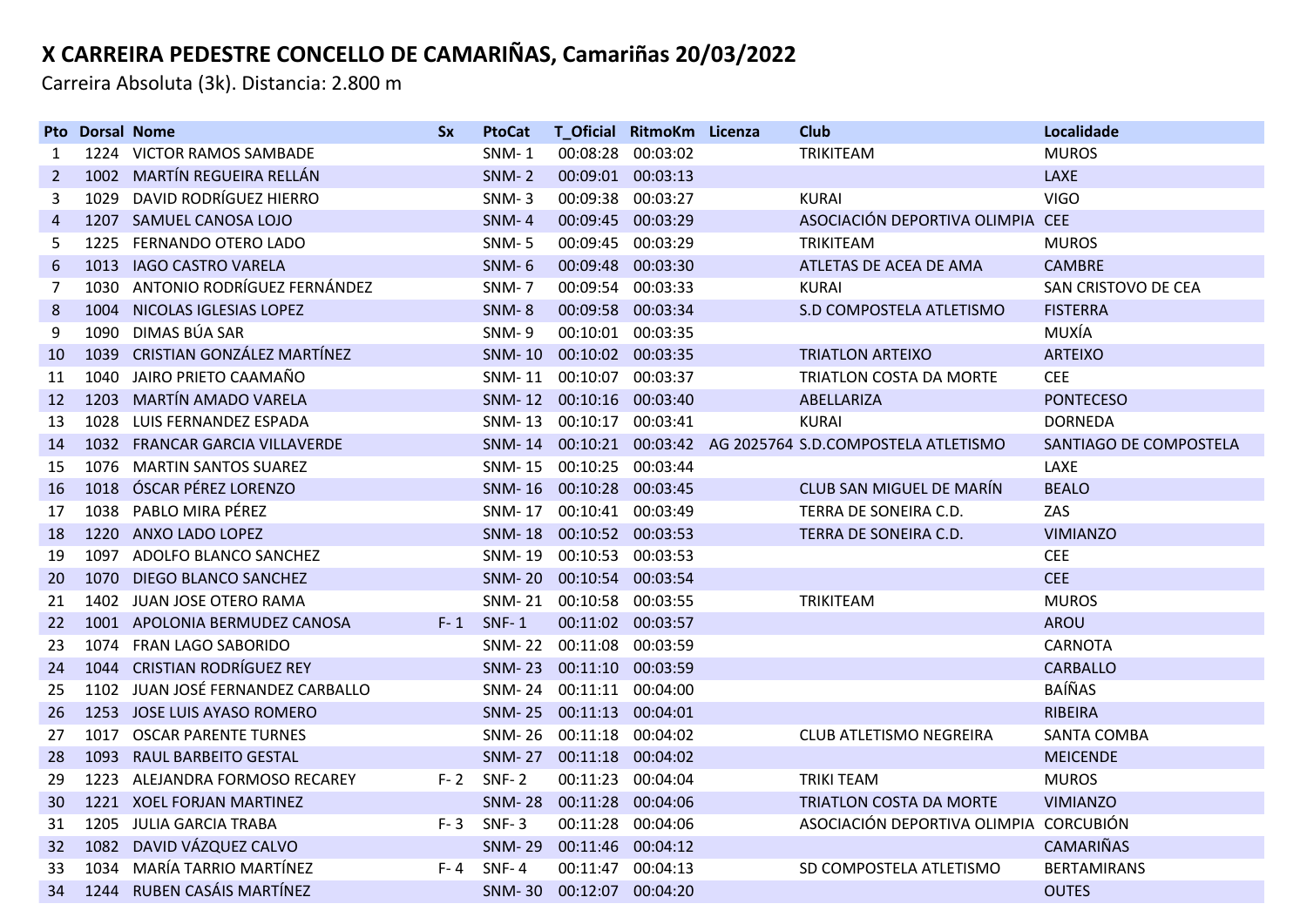| 35 |      | 1031 RAUL PARDIÑAS VEGA              |         |               | SNM-31 00:12:13 00:04:22  |  | RAUL                                                 | <b>MAZARICOS</b>       |
|----|------|--------------------------------------|---------|---------------|---------------------------|--|------------------------------------------------------|------------------------|
| 36 |      | 1259 ESTEBAN MOUZO DOMÍNGUEZ         |         |               | SNM-32 00:12:20 00:04:24  |  |                                                      | <b>CEE</b>             |
| 37 |      | 1238 CATUXA SEGADE CAAMAÑO           |         | F-5 SNF-5     | 00:12:32 00:04:29         |  |                                                      | <b>NOIA</b>            |
| 38 |      | 1041 LORETO SAMBADE LESTÓN           |         | $F - 6$ SNF-6 | 00:12:38 00:04:31         |  | <b>TRIKITEAM</b>                                     | <b>MUROS</b>           |
| 39 | 1247 | DIEGO BLANCO TRILLO                  |         | <b>SNM-33</b> | 00:12:42 00:04:33         |  |                                                      | <b>VIMIANZO</b>        |
| 40 |      | 1231 RAQUEL BARDULLAS                |         | F-7 SNF-7     | 00:13:00 00:04:39         |  |                                                      | <b>MUXIA</b>           |
| 41 | 1047 | JOSEFINA BLANCO PENA                 | $F - 8$ | <b>SNF-8</b>  | 00:13:12 00:04:43         |  |                                                      | <b>ORDES</b>           |
| 42 |      | 1245 RAMIRO PEREIRA BLANCO           |         | <b>SNM-34</b> | 00:13:24 00:04:48         |  |                                                      | <b>VIMIANZO</b>        |
| 43 |      | 1014 MARIA ANGELES RODRIGUEZ DEL RIO | F-9     | <b>SNF-9</b>  | 00:13:33 00:04:51         |  | ATLETICA A SILVA                                     | <b>ORDES</b>           |
| 44 |      | 1226 EVARISTO ALVARELLOS LAGO        |         |               | SNM-35 00:13:40 00:04:53  |  |                                                      | <b>CEE</b>             |
| 45 |      | 1301 ANTONIO REMUIÑÁN SÁNCHEZ        |         |               |                           |  | SNM-36 00:13:42 00:04:54 GA765470 ATLETISMO CARBALLO | CARBALLO               |
| 46 |      | 1085 ALEX CARRERÓ                    |         |               | SNM-37 00:13:46 00:04:55  |  |                                                      | SANTIAGO DE COMPOSTELA |
| 47 |      | 1218 LAURA BOTANA MOSQUERA           |         | F-10 SNF-10   | 00:13:52 00:04:57         |  | SD COMPOSTELA ATLETISMO                              | <b>NOIA</b>            |
| 48 |      | 1092 JESÚS RODRÍGUEZ FRANCO          |         |               | SNM-38 00:13:53 00:04:58  |  |                                                      | <b>CEE</b>             |
| 49 |      | 1019 VICTORIA FERNÁNDEZ GARCIA       |         | F-11 SNF-11   | 00:13:53 00:04:58 AG 9513 |  | COMESAÑA SPORTING CLUB                               | <b>VIMIANZO</b>        |
| 50 |      | 1086 JESUS MANUEL BLANCO GONZALEZ    |         | <b>SNM-39</b> | 00:13:59 00:05:00         |  |                                                      | <b>DUMBRÍA</b>         |
| 51 |      | 1084 DIEGO BERTÍN MUÍÑO OREIRO       |         | <b>SNM-40</b> | 00:13:59 00:05:00         |  |                                                      | <b>SANTA COMBA</b>     |
| 52 |      | 1415 SILVIA VELO SÁNCHEZ             |         | F-12 SNF-12   | 00:13:59 00:05:00         |  |                                                      | <b>MAZARICOS</b>       |
| 53 |      | 1413 EMILIA CASTRO VILLAVERDE        |         | F-13 SNF-13   | 00:14:03 00:05:01         |  |                                                      | <b>VIGO</b>            |
| 54 |      | 1100 PATRICIA TUÑEZ LEMA             |         | F-14 SNF-14   | 00:14:14 00:05:05         |  |                                                      | <b>CEE</b>             |
| 55 |      | 1201 MIRIAM AMADO VÁZQUEZ            |         | F-15 SNF-15   | 00:14:20 00:05:08         |  | ABELLARIZA                                           | <b>PONTECESO</b>       |
| 56 |      | 1095 PAULA GRILLE ATÁN               |         | F-16 SNF-16   | 00:14:23 00:05:09         |  |                                                      | <b>SARRIA</b>          |
| 57 |      | 1027 ANTIA BOTANA MOSQUERA           |         | F-17 SNF-17   | 00:14:28 00:05:10         |  | <b>KAIKEN O PINO</b>                                 | <b>SANTIAGO</b>        |
| 58 |      | 1010 MIGUEL ANGEL AMADO SUAREZ       |         |               | SNM-41 00:14:30 00:05:11  |  | ABELLARIZA                                           | <b>PONTECESO</b>       |
| 59 |      | 1243 YOLANDA MOLEDO GONZÁLEZ         |         | F-18 SNF-18   | 00:14:35 00:05:13         |  |                                                      | <b>CEE</b>             |
| 60 |      | 1211 RAÚL SÁNCHEZ PARADELA           |         |               | SNM-42 00:14:35 00:05:13  |  | <b>DAFIT</b>                                         | <b>CEE</b>             |
| 61 |      | 1260 SANTIAGO SALGUEIROS BOUZÓN      |         |               | SNM-43 00:14:35 00:05:13  |  |                                                      | MUXÍA                  |
| 62 | 1037 | <b>FELIPE VIDAL VIDAL</b>            |         | <b>SNM-44</b> | 00:14:42 00:05:15         |  | TERRA DE SONEIRA C.D.                                | <b>VIMIANZO</b>        |
| 63 | 1087 | ANGEL OZÓN LAGO                      |         |               | SNM-45 00:14:53 00:05:19  |  |                                                      | <b>CEE</b>             |
| 64 |      | 1006 MARÍA DEL CARMEN TRILLO GRILLE  |         | F-19 SNF-19   | 00:14:54 00:05:19         |  | A.D.MEDIADUCIA                                       | <b>DUMBRÍA</b>         |
| 65 |      | 1229 XANEL VECINO BELLO              |         | F-20 SNF-20   | 00:14:55 00:05:20         |  |                                                      | CARBALLO               |
| 66 |      | 1405 PATRICIA GONZALEZ CALVIÑO       |         | F-21 SNF-21   | 00:14:57 00:05:21         |  |                                                      | <b>CEE</b>             |
| 67 |      | 1025 MONTSERRAT LEMA PAZOS           |         | F-22 SNF-22   | 00:14:59 00:05:21         |  | <b>FURANCHO DEPORTIVO</b>                            | <b>VIMIANZO</b>        |
| 68 |      | 1012 FATIMA POSE CARAMES             |         | F-23 SNF-23   | 00:15:00 00:05:22         |  | ASOCIACIÓN DEPORTIVA OLIMPIA CEE                     |                        |
| 69 |      | 1051 ROSARIO BUSTAMANTE              |         | F-24 SNF-24   | 00:15:11 00:05:26         |  |                                                      | <b>CEE</b>             |
| 70 |      | 1501 LUIS ABELLA SANTOS              |         |               | SNM-46 00:15:14 00:05:27  |  |                                                      | <b>CAMBRE</b>          |
| 71 |      | 1414 FERNANDO OUTES TARRELA          |         |               | SNM-47 00:15:15 00:05:27  |  |                                                      | <b>CEE</b>             |
| 72 |      | 1228 PATRICIA AGRELO FUENTES         |         | F-25 SNF-25   | 00:15:17 00:05:28         |  |                                                      | <b>CARBALLO</b>        |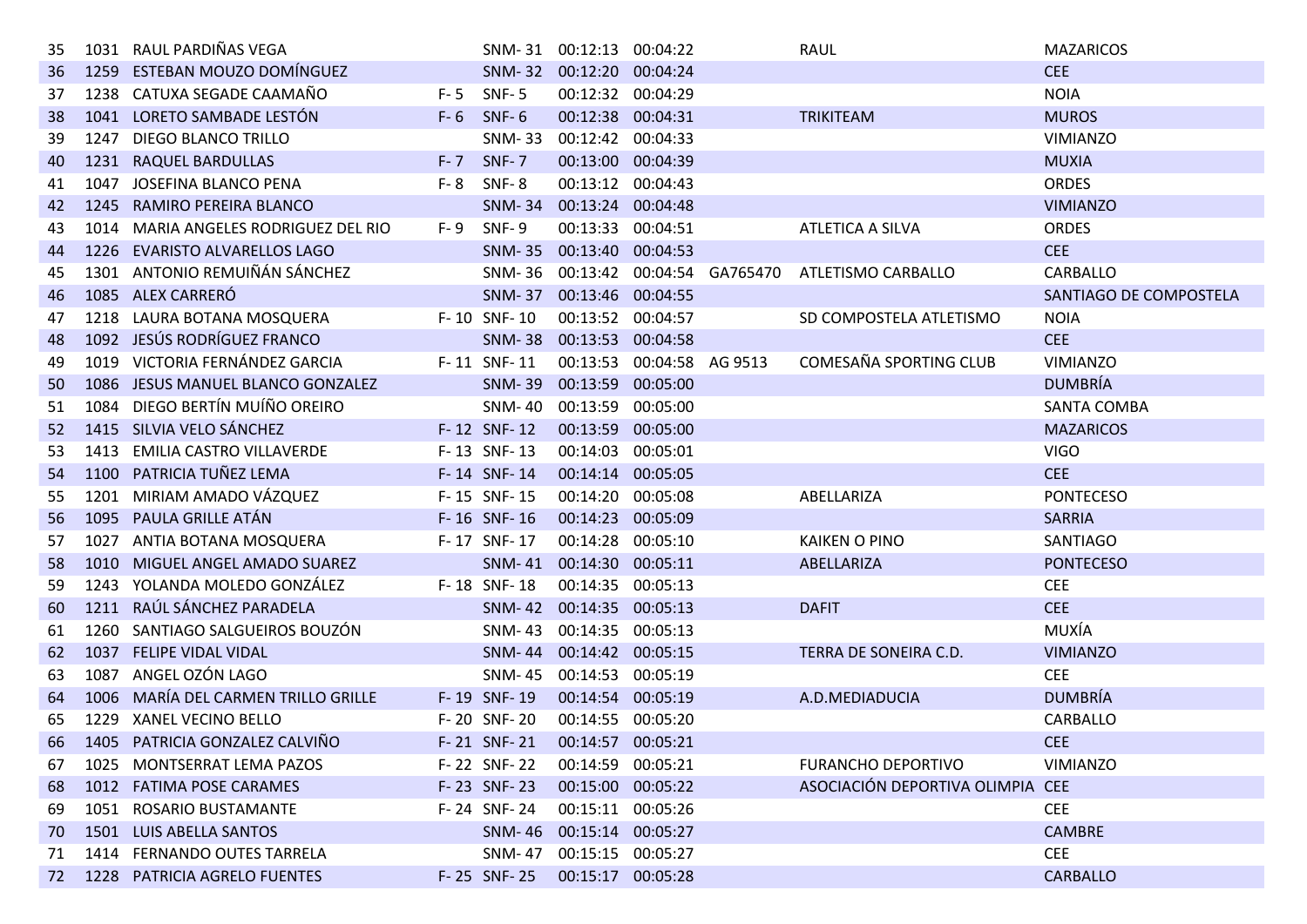| 73         | 1217 | MARÍA ELENA AMIGO FERREIRO                | F-26 SNF-26   | 00:15:18 00:05:28 |          |        | SD COMPOSTELA ATLETISMO          | SANTIAGO DE COMPOSTELA |
|------------|------|-------------------------------------------|---------------|-------------------|----------|--------|----------------------------------|------------------------|
| 74         |      | 1016 CARLOS VARELA CALVELO                | <b>SNM-48</b> | 00:15:19 00:05:29 |          |        | <b>CLUB ATLETISMO DUBRA</b>      | <b>VAL DO DUBRA</b>    |
| 75         |      | 1065 IRIA RODRÍGUEZ ROMAR                 | F-27 SNF-27   | 00:15:22 00:05:30 |          |        |                                  | CAMARIÑAS              |
| 76         | 1080 | <b>MARTA PUENTE</b>                       | F-28 SNF-28   | 00:15:25 00:05:31 |          |        |                                  | <b>SANTA COMBA</b>     |
| 77         | 1022 | PAU MARTÍNEZ                              | F-29 SNF-29   | 00:15:35          | 00:05:34 |        | <b>DAFIT</b>                     | MUXÍA                  |
| 78         | 1026 | MARIA LUCIA GONZALEZ PENA                 | F-30 SNF-30   | 00:15:35 00:05:34 |          |        | <b>FURANCHO DEPORTIVO</b>        | A PICOTA               |
| 79         | 1242 | <b>BEATRIZ PAZOS NIMO</b>                 | F-31 SNF-31   | 00:15:36 00:05:34 |          |        |                                  | <b>VIMIANZO</b>        |
| 80         |      | 1052 ANA CARLOTA QUELLE LLORET            | F-32 SNF-32   | 00:15:38 00:05:35 |          |        |                                  | CORUÑA (A)             |
| 81         | 1234 | <b>BRAIS RELLAN CUNDINS</b>               | SNM-49        | 00:15:43 00:05:37 |          |        |                                  | CABANA DE BERGANTIÑOS  |
| 82         |      | 1233 JOSE MARIA RELLAN LEMA               | <b>SNM-50</b> | 00:15:43 00:05:37 |          |        |                                  | CABANA DE BERGANTIÑOS  |
| 83         |      | 1202 INÉS EIROA POSE                      | F-33 SNF-33   | 00:15:48 00:05:39 |          |        | ABELLARIZA                       | LAXE                   |
| 84         |      | 1401 LAURA VILLAR                         | F-34 SNF-34   | 00:15:56 00:05:42 |          |        | ASOCIACIÓN DEPORTIVA OLIMPIA CEE |                        |
| 85         |      | 1064 ALBERTO SUÁREZ SUREDA                | SNM-51        | 00:15:59 00:05:43 |          |        |                                  | <b>CEE</b>             |
| 86         | 113  | <b>JAIME VIDAL VIDAL</b>                  | <b>SNM-52</b> | 00:16:10 00:05:47 |          |        | TERRA DE SONEIRA C.D.            | <b>VIMIANZO</b>        |
| 87         | 1021 | MANUEL LÓPEZ TEMES                        | <b>SNM-53</b> | 00:16:13 00:05:48 |          | AG3306 | CORREXALLAS                      | <b>ARTEIXO</b>         |
| 88         | 1020 | ROCÍO LÓPEZ TEMES                         | F-35 SNF-35   | 00:16:14 00:05:48 |          |        | <b>CORREXALLAS</b>               | <b>SANTA COMBA</b>     |
| 89         |      | 1232 SAMUEL LEMA SUÁREZ                   | <b>SNM-54</b> | 00:16:15 00:05:48 |          |        |                                  | BAÍÑAS                 |
| 90         |      | 1061 HECTOR JOSE CASTIÑEIRA BELANDRIA     | <b>SNM-55</b> | 00:16:15 00:05:49 |          |        |                                  | <b>CEE</b>             |
| 91         | 1005 | MARIA ANDRADE LAGO                        | F-36 SNF-36   | 00:16:27          | 00:05:53 |        | A. D.OLIMPIA                     | <b>CORCUBIÓN</b>       |
| 92         |      | 1023 MARÍA IRENE PARADELA LEMA            | F-37 SNF-37   | 00:16:33 00:05:55 |          |        | <b>DAFIT</b>                     | <b>CEE</b>             |
| 93         | 1241 | MARIA ADRIANA OTERO FERNÁNDEZ             | F-38 SNF-38   | 00:16:34 00:05:55 |          |        |                                  | <b>CORCUBIÓN</b>       |
| 94         | 1236 | MARÍA FE NOVOA ESPASANDIN                 | F-39 SNF-39   | 00:16:34 00:05:55 |          |        |                                  | <b>VIMIANZO</b>        |
| 95         |      | 1235 CARMEN LEMA LADO                     | F-40 SNF-40   | 00:16:35 00:05:56 |          |        |                                  | <b>CEE</b>             |
| -96        |      | 1075 JUAN INSUA LAGO                      | <b>SNM-56</b> | 00:16:41 00:05:58 |          |        |                                  | <b>CEE</b>             |
| 97         | 1237 | ERUNDINA POSE FARIÑA                      | F-41 SNF-41   | 00:16:51 00:06:01 |          |        |                                  | CABANA DE BERGANTIÑOS  |
| 98         | 1250 | <b>FONSY SANTANA SANTANA</b>              | F-42 SNF-42   | 00:17:04 00:06:06 |          |        |                                  | CORUÑA (A)             |
| 99         |      | 1214 MARGARITA MARTELO LEMA               | F-43 SNF-43   | 00:17:05 00:06:07 |          |        | <b>MARGA</b>                     | CABANA DE BERGANTIÑOS  |
| 100        |      | 1072 ANDREA RODRÍGUEZ ROMAR               | F-44 SNF-44   | 00:17:17 00:06:11 |          |        |                                  | <b>CAMELLE</b>         |
| 101        | 1258 | DANIEL MARTINEZ OREIRO                    | <b>SNM-57</b> | 00:17:17          | 00:06:11 |        |                                  | CORUÑA (A)             |
| 102        |      | 1043 LORENA LÓPEZ OGANDO                  | F-45 SNF-45   | 00:17:28 00:06:15 |          |        |                                  | <b>VIMIANZO</b>        |
|            |      | 103 1246 ALBA PÉREZ SUÁREZ                | F-46 SNF-46   | 00:17:29 00:06:15 |          |        |                                  | CARBALLO               |
| 104        |      | 1088 SONIA PAZOS RECAREY                  | F-47 SNF-47   | 00:17:31 00:06:16 |          |        |                                  | <b>SANTA COMBA</b>     |
| 105        |      | 1104 LAURA LEMA VERDÍA                    | F-48 SNF-48   | 00:17:34 00:06:17 |          |        | A.D MEDIA DUCIA                  | CARBALLO               |
| <b>106</b> | 1261 | LORENA PARADA FERNANDEZ                   | F-49 SNF-49   | 00:18:04 00:06:28 |          |        |                                  | RIBEIRA                |
| 107        |      | 1406 ALEJANDRA RODRIGUEZ PEREIRA          | F-50 SNF-50   | 00:18:05 00:06:28 |          |        |                                  | <b>VIMIANZO</b>        |
| 108        |      | 1302 TERESA DE LA CRUZ RODRIGUEZ          | F-51 SNF-51   | 00:18:11 00:06:30 |          |        |                                  | CORUÑA (A)             |
| 109        | 1081 | CLAUDIA OTERO PÉREZ                       | F-52 SNF-52   | 00:18:18          | 00:06:33 |        |                                  | <b>CARNOTA</b>         |
|            |      | 110 1067 MARIA TERESA CASTIÑEIRA TOURIÑAN | F-53 SNF-53   | 00:18:25 00:06:35 |          |        |                                  | <b>CEE</b>             |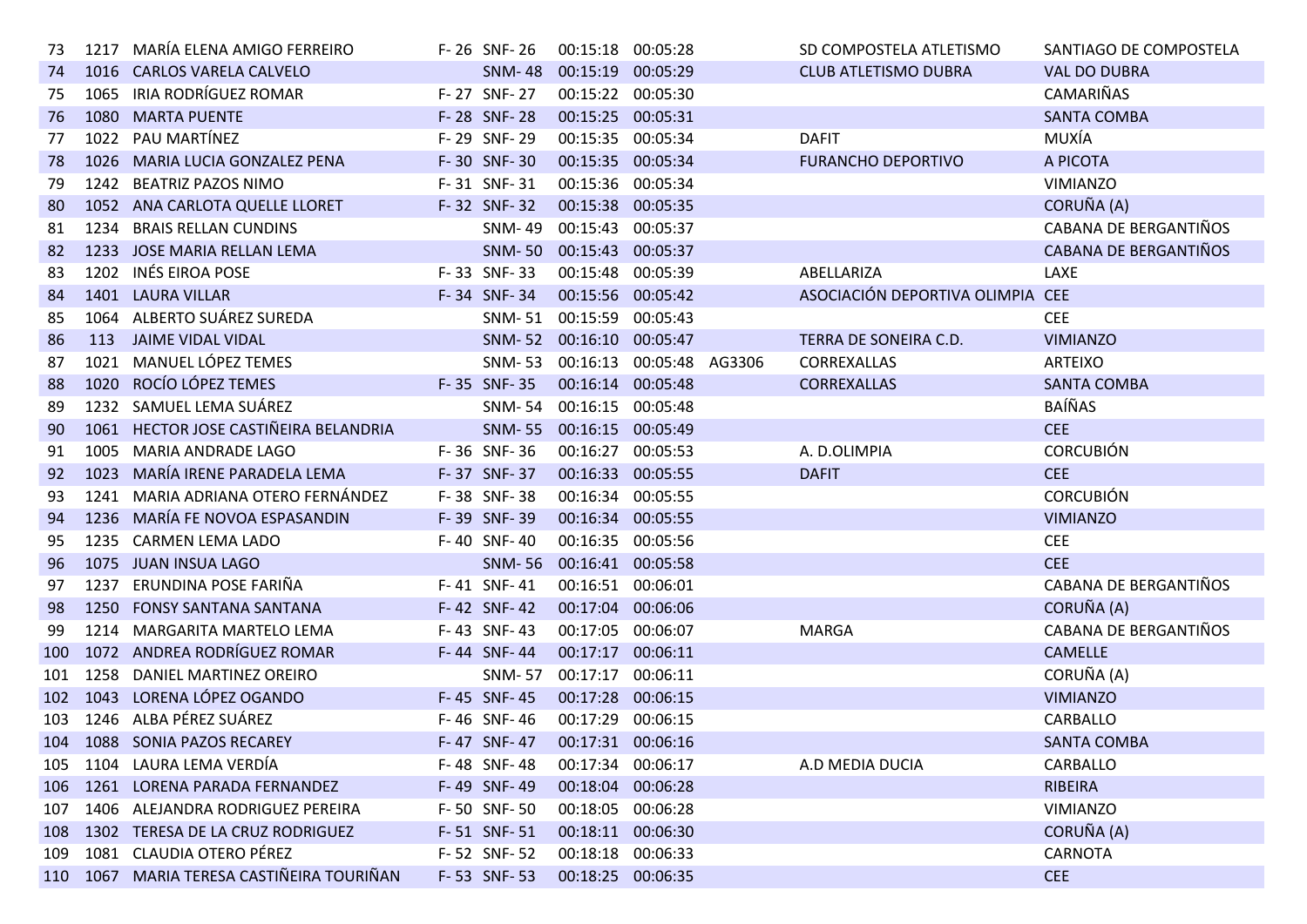| 111 | 1079 | <b>PAULA OANES VIDAL</b>       | F-54 SNF-54   | 00:18:29          | 00:06:36 |           |                                  | <b>VIMIANZO</b>        |
|-----|------|--------------------------------|---------------|-------------------|----------|-----------|----------------------------------|------------------------|
| 112 | 1089 | SANDRA VIDAL SALGADO           | F-55 SNF-55   | 00:18:29          | 00:06:36 |           |                                  | <b>VIMIANZO</b>        |
| 113 | 1024 | PAULA VALIÑA SANTOS            | F-56 SNF-56   | 00:18:38          | 00:06:40 |           | <b>FURANCHO DEPOORTIVO</b>       | <b>VIMIANZO</b>        |
| 114 | 1011 | NURIA - CARACOL CIDONCHA MORAN | F-57 SNF-57   | 00:18:39          | 00:06:40 |           | ADMEDIADUCIA                     | <b>CARBALLO</b>        |
| 115 | 1408 | PAULA CASTRO SENRA             | F-58 SNF-58   | 00:18:44          | 00:06:42 |           |                                  | <b>CEE</b>             |
| 116 | 1409 | <b>JOSE QUINTANS CASTRO</b>    | <b>SNM-58</b> | 00:18:44          | 00:06:42 |           |                                  | <b>NEGREIRA</b>        |
| 117 | 1212 | VANESA RODRÍGUEZ DIAZ          | F-59 SNF-59   | 00:18:44          | 00:06:42 |           | <b>FURANCHO DEPORTIVO</b>        | <b>VIMIANZO</b>        |
| 118 | 1249 | PAULA PEREZ SUAREZ             | F-60 SNF-60   | 00:18:47          | 00:06:43 |           |                                  | <b>CARBALLO</b>        |
| 119 | 1230 | MARTA ESPASANDÍN PEREIRA       | F-61 SNF-61   | 00:18:48          | 00:06:43 |           |                                  | SANTA COMBA            |
| 120 | 1055 | BEATRIZ FUENTES CASTIÑEIRA     | F-62 SNF-62   | 00:18:50          | 00:06:44 |           |                                  | ZAS                    |
| 121 | 1219 | MÓNICA FACHAL RIAL             | $F-63$ SNF-63 | 00:18:59          | 00:06:47 |           | TABEIRÓN DEPORTIVO               | ZAS                    |
| 122 | 1206 | LUCÍA SUÁREZ RODRÍGUEZ         | F-64 SNF-64   | 00:19:01          | 00:06:48 | 49208879B | ASOCIACIÓN DEPORTIVA OLIMPIA CEE |                        |
| 123 | 1208 | LORENA TASENDE NEGREIRA        | F-65 SNF-65   | 00:19:03          | 00:06:49 |           | CLUB ATLESTISMO DUBRA            | VAL DO DUBRA           |
| 124 | 1015 | ANGEL VARELA MARTINEZ          | <b>SNM-59</b> | 00:19:04          | 00:06:49 |           | <b>CLUB ATLETISMO DUBRA</b>      | <b>VAL DO DUBRA</b>    |
| 125 | 1098 | ADRIANA ANTELO                 | F-66 SNF-66   | 00:19:22          | 00:06:55 |           |                                  | <b>VIMIANZO</b>        |
| 126 | 1062 | MARIA ISABEL RODRÍGUEZ PIÑERO  | F-67 SNF-67   | 00:19:27          | 00:06:57 |           |                                  | <b>CARNOTA</b>         |
| 127 | 1056 | MARÍA PAZ MARTÍNEZ SANTIAGO    | F-68 SNF-68   | 00:19:27          | 00:06:57 |           |                                  | <b>CARNOTA</b>         |
| 128 | 1404 | ROSARIO FERNÁNDEZ LÓPEZ        | F-69 SNF-69   | 00:19:52          | 00:07:06 |           |                                  | <b>VIMIANZO</b>        |
| 129 | 1007 | <b>LAURA GERPE RIAL</b>        | F-70 SNF-70   | 00:20:07          | 00:07:11 |           | A.D.MEDIADUCIA                   | CARBALLO               |
| 130 | 1049 | AINHOA CONDE CASTRO            | F-71 SNF-71   | 00:20:20 00:07:16 |          |           |                                  | <b>CEE</b>             |
| 131 | 1255 | YOLANDA INSUA LEMA             | F-72 SNF-72   | 00:21:38          | 00:07:44 |           |                                  | <b>VIMIANZO</b>        |
| 132 | 1215 | <b>ELENA BREA PUMAR</b>        | F-73 SNF-73   | 00:24:12          | 00:08:39 |           | <b>MARISCOS RECIO</b>            | SANTIAGO DE COMPOSTELA |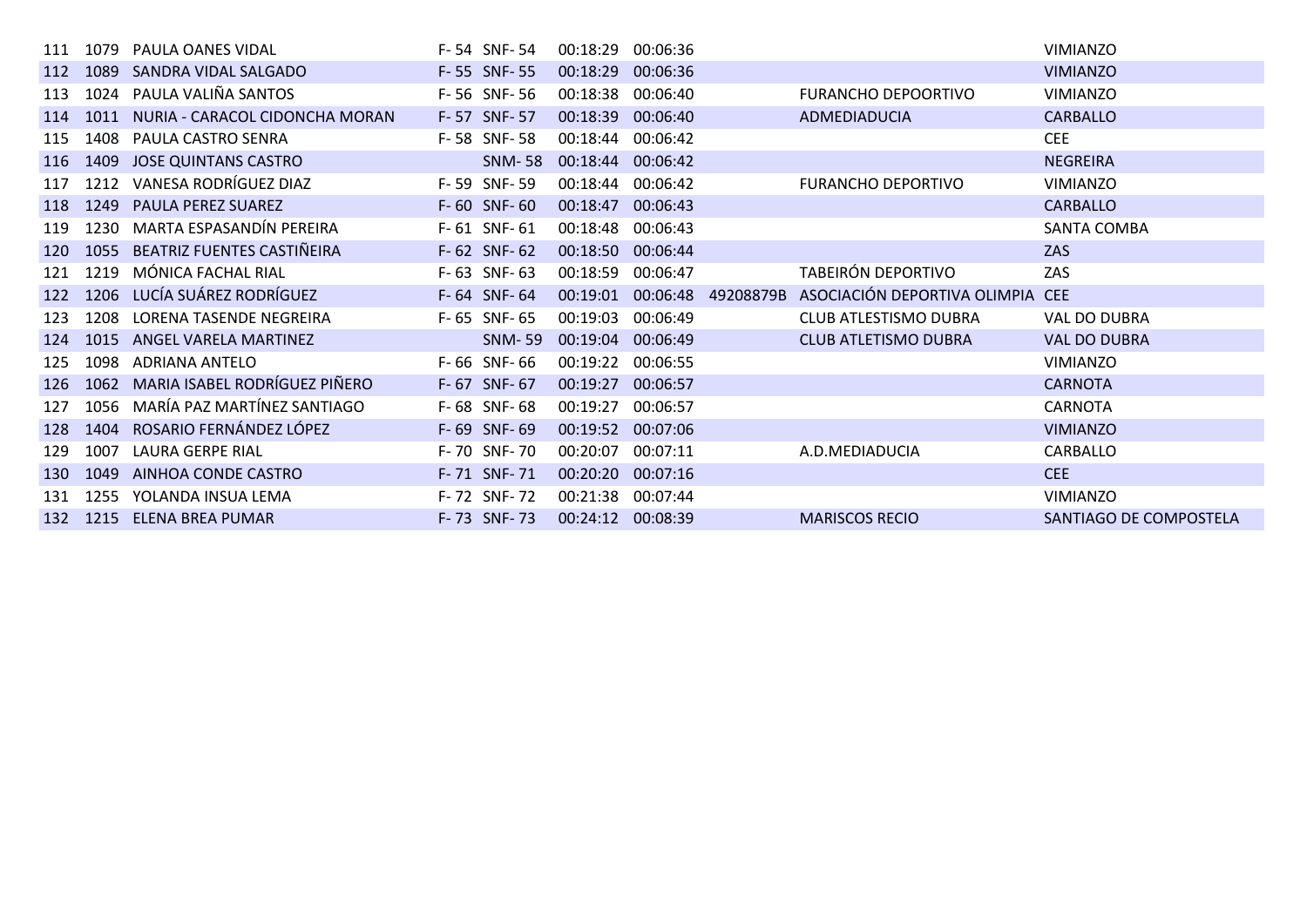Infantil-Cadete-Xuvenil. Distancia: 2.800 m

|                   | <b>Pto Dorsal Nome</b> |                                    | <b>Sx</b> | <b>PtoCat</b> |                   | T_Oficial RitmoKm Licenza | <b>Club</b>                     | Localidade             |
|-------------------|------------------------|------------------------------------|-----------|---------------|-------------------|---------------------------|---------------------------------|------------------------|
| 1                 |                        | 2028 YAGO IGLESIAS TURNES          |           | XVNM-1        | 00:09:12 00:03:18 |                           | SD COMPOSTELA ATLETISMO         | SANTIAGO DE COMPOSTELA |
| $\overline{2}$    |                        | 2013 LUCAS PENA CARRACEDO          |           | CDTM-1        | 00:09:48 00:03:30 |                           | <b>CLUB ATLETISMO MILLARAIO</b> | <b>AMES</b>            |
| 3                 | 2201                   | BERKET LÓPEZ DÍAZ                  |           | CDTM-2        | 00:09:53 00:03:32 |                           | A.D. FOGAR                      | CARBALLO               |
| 4                 |                        | 2021 ASDRÚBAL BARCA RIVAS          |           | CDTM-3        | 00:09:55 00:03:33 |                           | CLUB ATLETISMO O PINO           | <b>CARBALLO</b>        |
| 5                 |                        | 2026 ALEX AYASO PARADA             |           | XVNM-2        | 00:10:15 00:03:40 |                           | SANTA UXIA ATLETISMO            | <b>RIVEIRA</b>         |
| 6                 | 2024                   | <b>IKER AYASO PARADA</b>           |           | INFM-1        | 00:10:25 00:03:43 |                           | SANTA UXIA ATLESTISMO           | <b>RIVEIRA</b>         |
| 7                 |                        | 2001 JOSÉ MANUEL NEGREIRA ABELENDA |           | XVNM-3        | 00:10:28 00:03:45 |                           | A.D.FOGAR                       | CARBALLO               |
| 8                 |                        | 2033 JESÚS GARCIA FIGUEROA         |           | CDTM-4        | 00:10:37 00:03:48 |                           | <b>TRIKI TEAM</b>               | <b>MUROS</b>           |
| 9                 | 2016                   | <b>CARMEN PAZ SANTAMARIA</b>       | $F - 1$   | INFF-1        | 00:10:43 00:03:50 |                           | <b>CLUB ATLETISMO NOIA</b>      | PORTO DO SON           |
| 10                |                        | 2032 EVA FORMOSO RECAREY           |           | $F-2$ CDTF-1  | 00:10:44 00:03:50 |                           | <b>TRIKI TEAM</b>               | <b>MUROS</b>           |
| 11                | 2015                   | IVÁN LÓPEZ PAZOS                   |           | CDTM-5        | 00:10:44 00:03:50 |                           | CLUB ATLETISMO NARÓN            | <b>NARÓN</b>           |
| 12                |                        | 2014 TANIA LÓPEZ PAZOS             | $F - 3$   | INFF-2        | 00:10:45 00:03:51 |                           | <b>CLUB ATLETISMO NARÓN</b>     | <b>NARÓN</b>           |
| 13                |                        | 2005 ANXO LAGO PAZOS               |           | XVNM-4        | 00:11:01 00:03:57 |                           | ASOCIACIÓN DEPORTIVA OLIMPIA    | MUXÍA                  |
| 14                |                        | 2044 JIMENA OUTES GRAIÑO           | $F - 4$   | $INF-3$       | 00:11:03 00:03:57 |                           |                                 | CORUÑA (A)             |
| 15                |                        | 2023 JESÚS PATIÑO RÍOS             |           | INFM-2        | 00:11:05 00:03:58 |                           | NATACIÓN RIBEIRA                | RIBEIRA                |
| 16                | 2019                   | <b>CANDELA LAGO CARBAJALES</b>     | $F - 5$   | INFF-4        | 00:11:09 00:03:59 |                           | <b>CLUB ATLETISMO NOIA</b>      | <b>NOIA</b>            |
| 17                | 2017                   | NOA GOMEZ LEON                     | $F - 6$   | INFF-5        | 00:11:10 00:04:00 |                           | CLUB ATLETISMO NOIA             | <b>NOIA</b>            |
| 18                | 2018                   | <b>IRENE RIVEIRO LEON</b>          | $F - 7$   | CDTF-2        | 00:11:30 00:04:07 |                           | <b>CLUB ATLETISMO NOIA</b>      | <b>NOIA</b>            |
| 19                | 2009                   | XABI CAMBA VÁZQUEZ                 |           | INFM-3        | 00:11:43 00:04:11 |                           | ATLETISMO CORUÑA COMARCA        | CORUÑA (A)             |
| 20                | 2006                   | LAURA CASTIÑEIRA BUSTAMANTE        | $F - 8$   | CDTF-3        | 00:11:46 00:04:12 |                           | ASOCIACIÓN DEPORTIVA OLIMPIA    | <b>CEE</b>             |
| 21                | 2035                   | <b>GONZALO RAMOS SAMBADE</b>       |           | INFM-4        | 00:11:47 00:04:13 |                           | <b>TRIKITEAM</b>                | <b>MUROS</b>           |
| $22 \overline{ }$ | 2004                   | <b>MARTINA GARCIA TRABA</b>        | $F - 9$   | CDTF-4        | 00:12:02 00:04:18 |                           | ASOCIACIÓN DEPORTIVA OLIMPIA    | <b>CORCUBIÓN</b>       |
| 23                | 2020                   | <b>NEREA LAREO BARROSO</b>         |           | F-10 INFF-6   | 00:12:17 00:04:24 |                           | CLUB ATLETISMO NOIA             | <b>NOIA</b>            |
| 24                | 2027                   | LUCÍA TABOADA CODESIDO             |           | F-11 INFF-7   | 00:12:40 00:04:32 |                           | SD COMPOSTELA ATLETISMO         | SANTIAGO COMPOSTELA    |
| 25                | 2025                   | SIRA AYASO PARADA                  |           | F-12 INFF-8   | 00:12:44 00:04:33 |                           | SANTA UXIA ATLETISMO            | <b>RIVEIRA</b>         |
| 26                | 2039                   | LEO MARTINEZ PAZ                   |           | INFM-5        | 00:12:45 00:04:34 |                           |                                 | ZAS                    |
| 27                |                        | 2034 ALEXIA RAMA LADO              |           | F-13 XVNF-1   | 00:12:46 00:04:34 |                           | <b>TRIKI TEAM</b>               | <b>MUROS</b>           |
| 28                |                        | 2042 ALEIX MARCH RODRÍGUEZ         |           | INFM-6        | 00:13:06 00:04:41 |                           |                                 | <b>CAMARIÑAS</b>       |
| 29                |                        | 2010 XOANA MÉNDEZ GONZÁLEZ         |           | F-14 CDTF-5   | 00:13:18 00:04:45 |                           | <b>ATLETISMO CUNTIS</b>         | <b>BOIRO</b>           |
| 30                |                        | 2008 VEGA REBOREDO PRADO           |           | F-15 INFF-9   | 00:13:34 00:04:51 |                           | ATLETISMO CORUÑA COMARCA        | CORUÑA (A)             |
| 31                | 2002                   | ÓSCAR BLANCO RODRÍGUEZ             |           | XVNM-5        | 00:13:58 00:05:00 |                           | ASOCIACIÓN DEPORTIVA OLIMPIA    | <b>CEE</b>             |
| 32                | 2029                   | JOSE ANTONIO ANDRADE CASTIÑEIRA    |           | CDTM-6        | 00:14:43 00:05:16 |                           | TERRA DE SONEIRA C.D.           | <b>VIMIANZO</b>        |
| 33                |                        | 2203 SARA LEMA LOBELOS             |           | F-16 CDTF-6   | 00:16:07 00:05:46 |                           |                                 | <b>CAMARIÑAS</b>       |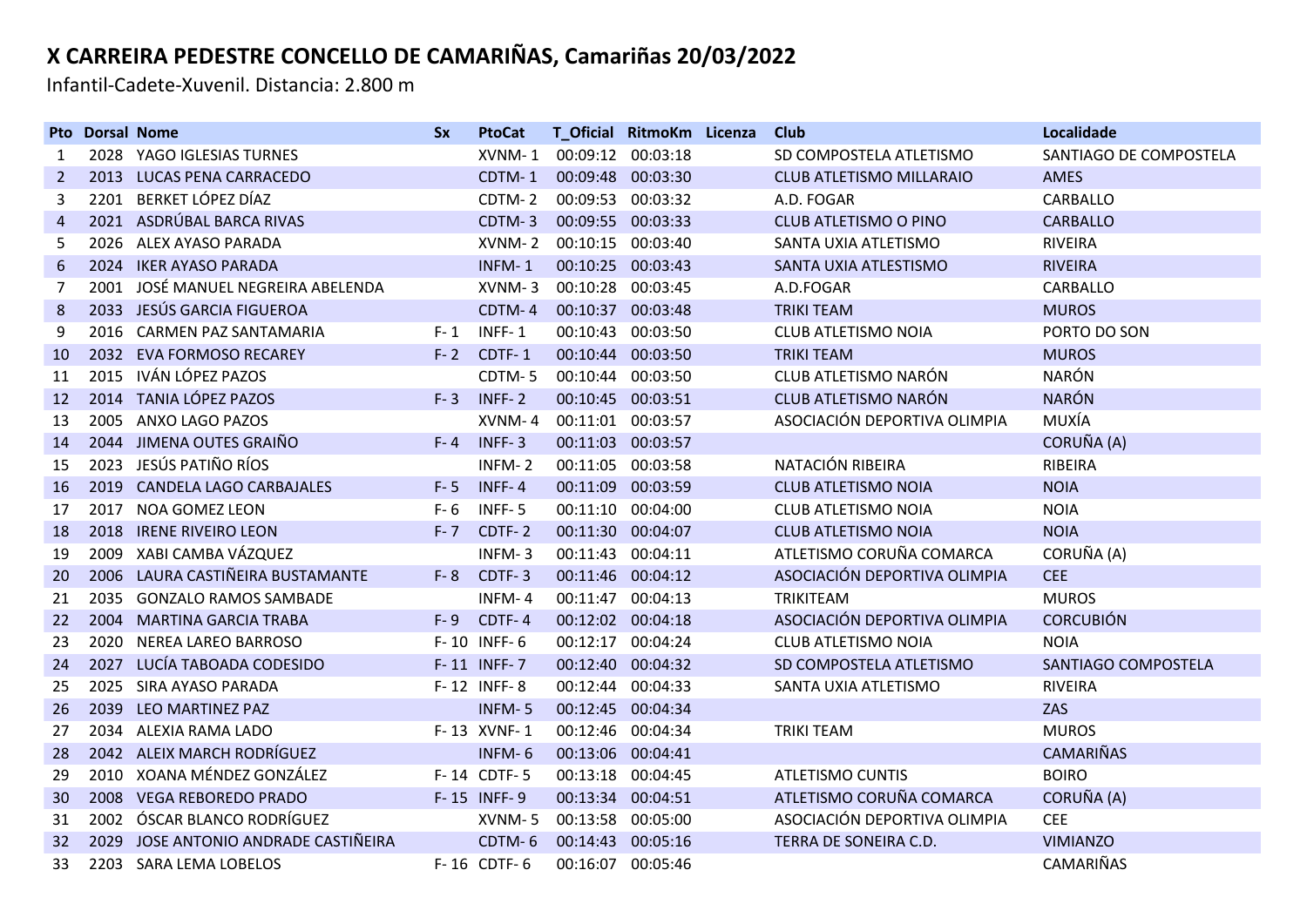| 34 <sup>2</sup> | 2030 | LEILA ANDRADE CASTIÑEIRA     | $INF-10$<br>$F - 17$ | 00:16:08 00:05:46     | TERRA DE SONEIRA C.D.        | <b>VIMIANZO</b>        |
|-----------------|------|------------------------------|----------------------|-----------------------|------------------------------|------------------------|
| 35              | 2022 | IAGO FERNANDEZ VALIÑO        | CDTM-7               | 00:16:35 00:05:56     | <b>MARISCOS RECIO</b>        | SANTIAGO DE COMPOSTELA |
| 36 ·            |      | 2043 NEREA CALO SUÁREZ       | F-18 CDTF-7          | 00:16:37 00:05:57     |                              | LAXE                   |
| 37              |      | 2038 CLAUDIA CUNDINS LOPEZ   | $F-19$ CDTF-8        | 00:16:38 00:05:57     |                              | PONTE DO PORTO         |
| <b>38</b>       |      | 2045 CONSTANZA MUÍÑO FUENTES | $F - 20$ INFF-11     | $00:16:48$ $00:06:00$ |                              | <b>ZAS</b>             |
| 39              | 2007 | LUA CAMBEIRO ANDRADE         | $F - 21$ XVNF-2      | 00:17:01 00:06:05     | ASOCIACIÓN DEPORTIVA OLIMPIA | <b>CORCUBIÓN</b>       |
| 40              | 2040 | LAURA BLANCO MARTELO         | $F-22$ CDTF-9        | 00:18:06 00:06:28     |                              | CABANA DE BERGANTIÑOS  |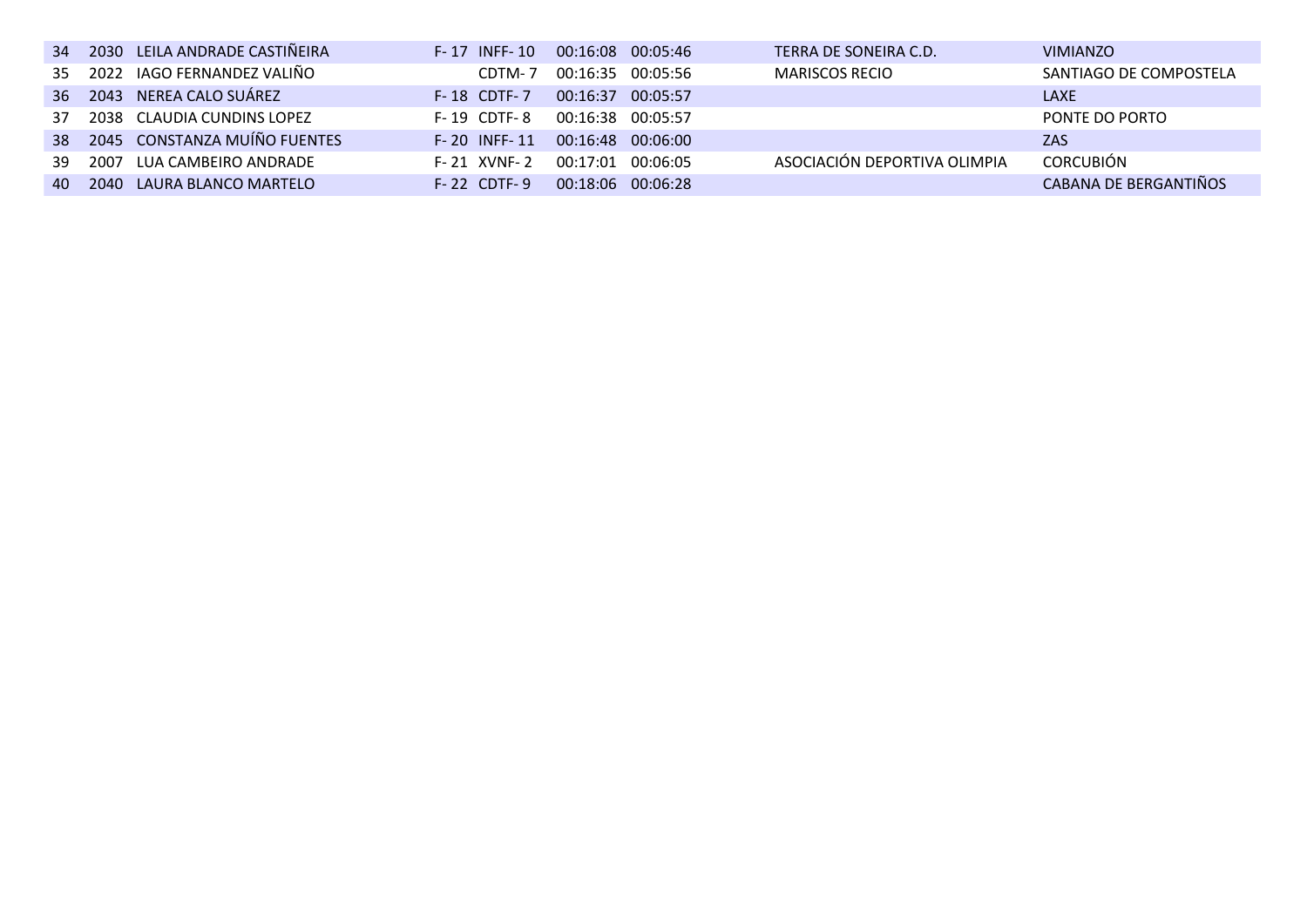Carreira Alevín. Distancia: 1.000 m

|               | <b>Pto Dorsal Nome</b> |                               | <b>Sx</b> | <b>PtoCat</b>  |                   | T_Oficial RitmoKm Licenza | <b>Club</b>                  | Localidade             |
|---------------|------------------------|-------------------------------|-----------|----------------|-------------------|---------------------------|------------------------------|------------------------|
| 1             | 3102                   | JOSEP BASTOS DIZ              |           | ALVM-1         | 00:03:39          | 00:03:39                  |                              | <b>VIGO</b>            |
| $\mathcal{P}$ | 3009                   | LUCÍA AGEITOS ROMERO          | $F-1$     | ALVF-1         | 00:03:42 00:03:42 |                           | <b>CLUB NATACION RIVEIRA</b> | <b>RIVEIRA</b>         |
| 3             | 3010                   | JEYDEN SILVA GUERRERO         |           | ALVM-2         | 00:04:03          | 00:04:03                  | NATACIÓN RIBEIRA             | RIBEIRA                |
| 4             | 3001                   | NOÉ VIGO FERNÁNDEZ            |           | ALVM-3         | 00:04:06 00:04:06 |                           | ABELLARIZA                   | <b>LAXE</b>            |
| 5.            |                        | 3008 ANDREA JUANATEY SANTIAGO | $F - 2$   | ALVF-2         | 00:04:11          | 00:04:11                  | <b>CLUB ATLETISMO NOIA</b>   | <b>NOIA</b>            |
| 6             |                        | 3016 ADRIAN CALO              |           | ALVM-4         | 00:04:12 00:04:12 |                           |                              | <b>LAXE</b>            |
|               | 3007                   | BELTRÁN LAGO CARBAJALES       |           | ALVM-5         | 00:04:21 00:04:21 |                           | <b>CLUB ATLETISMO NOIA</b>   | <b>NOIA</b>            |
| 8             | 3019                   | ANTÓN GARCÍA CASTRO           |           | ALVM-6         | 00:04:31          | 00:04:31                  |                              | CORUÑA (A)             |
| 9             | 3006                   | MARTINA GOMEZ LEON            | $F - 3$   | ALVF-3         | 00:04:32 00:04:32 |                           | <b>CLUB ATLETISMO NOIA</b>   | <b>NOIA</b>            |
| 10            | 3105                   | LARA SUÁREZ SANTOS            | $F - 4$   | ALVF-4         | 00:04:36 00:04:36 |                           |                              | <b>VIMIANZO</b>        |
| 11            | 3108                   | <b>CANDELA SANTOS LISTA</b>   | $F - 5$   | ALVF-5         | 00:04:46          | 00:04:46                  |                              | <b>CAMARIÑAS</b>       |
| 12            | 3015                   | <b>GAEL PRIETO RAMOS</b>      |           | ALVM-7         | 00:04:54 00:04:54 |                           |                              | <b>CAMARIÑAS</b>       |
| 13            | 3107                   | PEDRO CANOSA CANOSA           |           | ALVM-8         | 00:05:02          | 00:05:02                  |                              | CAMARIÑAS              |
| 14            | 3011                   | ARIANA IGLESIAS TURNES        |           | $F - 6$ ALVF-6 | 00:05:02 00:05:02 |                           | SD COMPOSTELA ATLETISMO      | SANTIAGO DE COMPOSTELA |
| 15            | 3004                   | NOA ATAN MOLEDO               | $F - 7$   | ALVF-7         | 00:05:04 00:05:04 |                           | ASOCIACIÓN DEPORTIVA OLIMPIA | <b>CEE</b>             |
| 16            |                        | 3101 CLARA VÁZQUEZ CASTRO     |           | $F-8$ ALVF-8   | 00:05:06 00:05:06 |                           | ASOCIACIÓN DEPORTIVA OLIMPIA | <b>CEE</b>             |
| 17            | 3003                   | LARA LÓPEZ OTERO              | F-9       | ALVF-9         | 00:05:09          | 00:05:09                  | ASOCIACIÓN DEPORTIVA OLIMPIA | <b>CORCUBIÓN</b>       |
| 18            | 3013                   | ANTIA VALIÑA LISTA            |           | F-10 ALVF-10   | 00:05:10          | 00:05:10                  |                              | <b>CAMARIÑAS</b>       |
| 19            | 3014                   | <b>VERA PASTORIZA BARGO</b>   |           | F-11 ALVF-11   | 00:05:12          | 00:05:12                  |                              | <b>VIMIANZO</b>        |
| 20            | 3106                   | <b>MARIA LISTA CANOSA</b>     |           | F-12 ALVF-12   | 00:05:19          | 00:05:19                  |                              | A CORUÑA               |
| 21            | 3104                   | DIANA SUÁREZ SANTOS           |           | F-13 ALVF-13   | 00:05:22          | 00:05:22                  |                              | <b>VIMIANZO</b>        |
| 22            | 3017                   | MIGUEL ÁNGEL ROCHA MORATE     |           | ALVM-9         | 00:05:30          | 00:05:30                  |                              | <b>CAMARIÑAS</b>       |
| 23            | 3005                   | MIAH ROMERO ÁLVAREZ           |           | F-14 ALVF-14   | 00:05:45 00:05:45 |                           | ASOCIACIÓN DEPORTIVA OLIMPIA | <b>CEE</b>             |